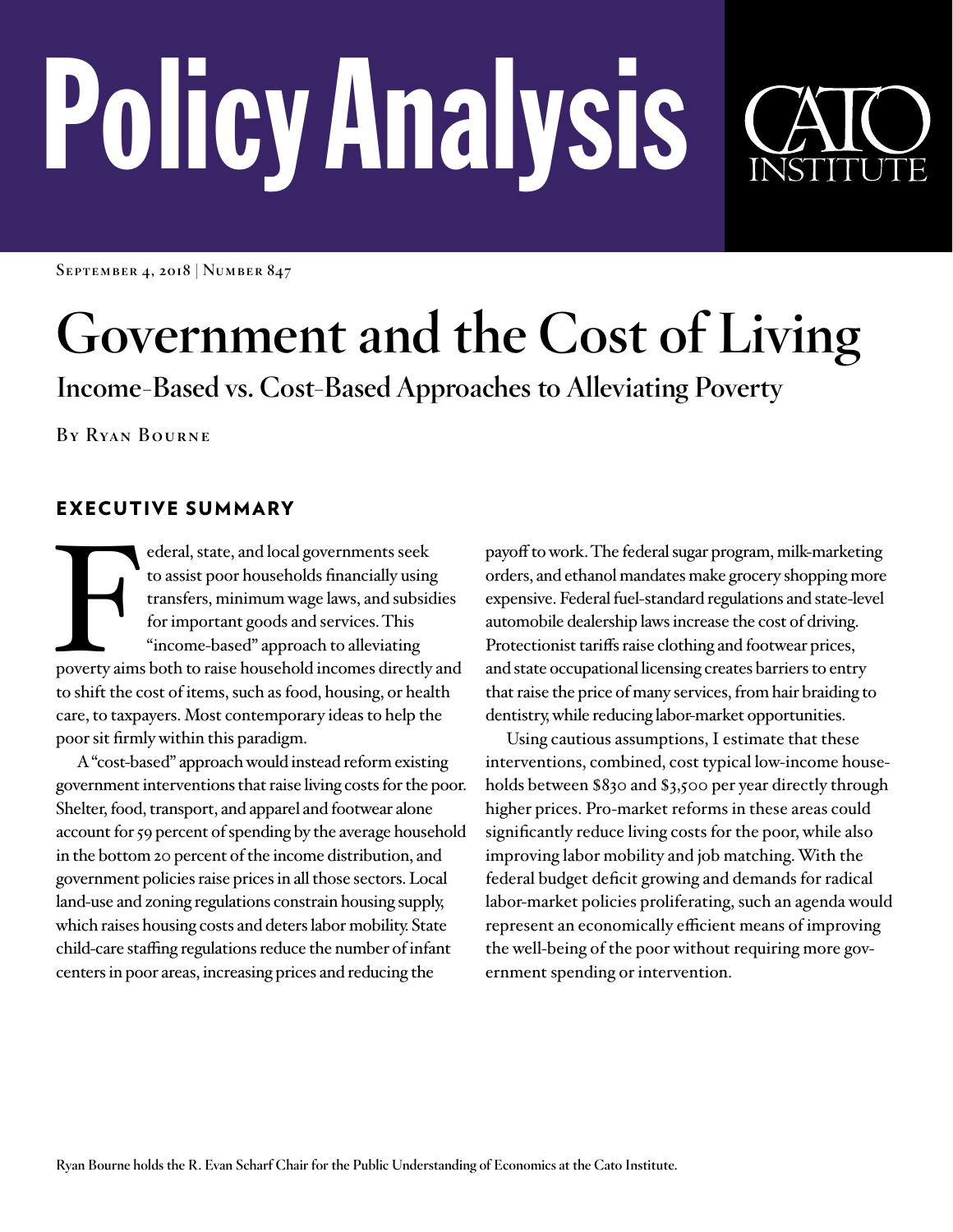**"Removing misguided regulatory interventions would reduce poverty while expanding**  markets.<sub>?</sub>

#### INTRODUCTION

American government at the federal, state, and local levels delivers policies intended to help households on low incomes. Total annual expenditure on U.S. anti-poverty programs is estimated to exceed \$1 trillion per year.<sup>1</sup> Governments redistribute income, provide benefits-in-kind, and subsidize the provision of certain services on the basis of need. They also pass mandates and regulations, such as minimum wage laws or limits on drug prices.

Though liberals and conservatives have different theories about the causes of poverty, the dominant paradigm for alleviating it rests on "income-based" approaches.<sup>2</sup> Policies attempt to raise the incomes of the poor directly through cash transfers, tax breaks, and minimum wage laws or to raise the poor's disposable income indirectly by shifting expenditure on goods and services to taxpayers through programs such as Medicaid.

This income-based approach underpins contemporary policy ideas. Senate Democrats advocate a \$15 per hour federal minimum wage.3 Their 2016 presidential candidates, Hillary Clinton and Sen. Bernie Sanders (I-VT), proposed new universal preschool and child-care programs.4 More recently, Senator Sanders backed a federal jobs guarantee designed to ensure a labor market wage floor.<sup>5</sup>

Universal basic income and negative income taxes, regularly touted as more efficient and freedom-enhancing means of income redistribution, nevertheless remain firmly in the income-based school of poverty alleviation.6 "Reform conservatives" have likewise long advocated for increasing the generosity of the earned income and child tax credits.7 Even conservatives who want to see less generous redistributive programs agree that income growth is important to reduce poverty.<sup>8</sup> They want to improve incentives and broaden economic growth so that the poor can earn their own way out of poverty.

Income *is* important to well-being. But focusing on earnings and transfers overlooks another way to help the less fortunate: reforming existing government policies that raise the

prices of basic goods and services and thereby hurt the poor through higher living costs.

In markets where low-income households spend significant amounts—on housing, childcare, food, transport, clothing, and services regulated through occupational licensing interventions designed to achieve other objectives restrict supply and in turn raise prices. Since these goods are relative necessities, these interventions impose disproportionate burdens on the poor. They are left with less disposable income, heightening calls for further taxpayer-funded redistribution or government interventions to counteract the effects of the policy.

This paper sets out nine policy areas across all levels of government that, combined, directly raise spending for typical households in the bottom 20 percent of the income distribution by anywhere from \$830 to \$3,500 per year. This list is hardly comprehensive; to avoid subjective judgments about the effect on prices relative to other objectives, this analysis focuses exclusively on anti-competitive interventions and regulations that both raise prices and reduce overall economic efficiency.<sup>9</sup> A "cost-based" approach to poverty alleviation through reform in these areas could therefore provide a significant financial boost to low-income households.

For too long, scholars on the left and right have thought about alleviating poverty as something that should occur after marketbased activity has taken place. But removing misguided regulatory interventions would reduce poverty while expanding markets, simultaneously reducing the cost of living for low-income families and growing the economy. Even on cautious assumptions, the indicative numbers outlined here suggest that reform in these areas could be a powerful tool against poverty and should take precedence over new programs, regulations, and interventions.

#### WHY A PRO-MARKET AGENDA FOR THOSE ON LOW INCOMES?

The dominant "income-based" approach to helping the poor can directly alleviate financial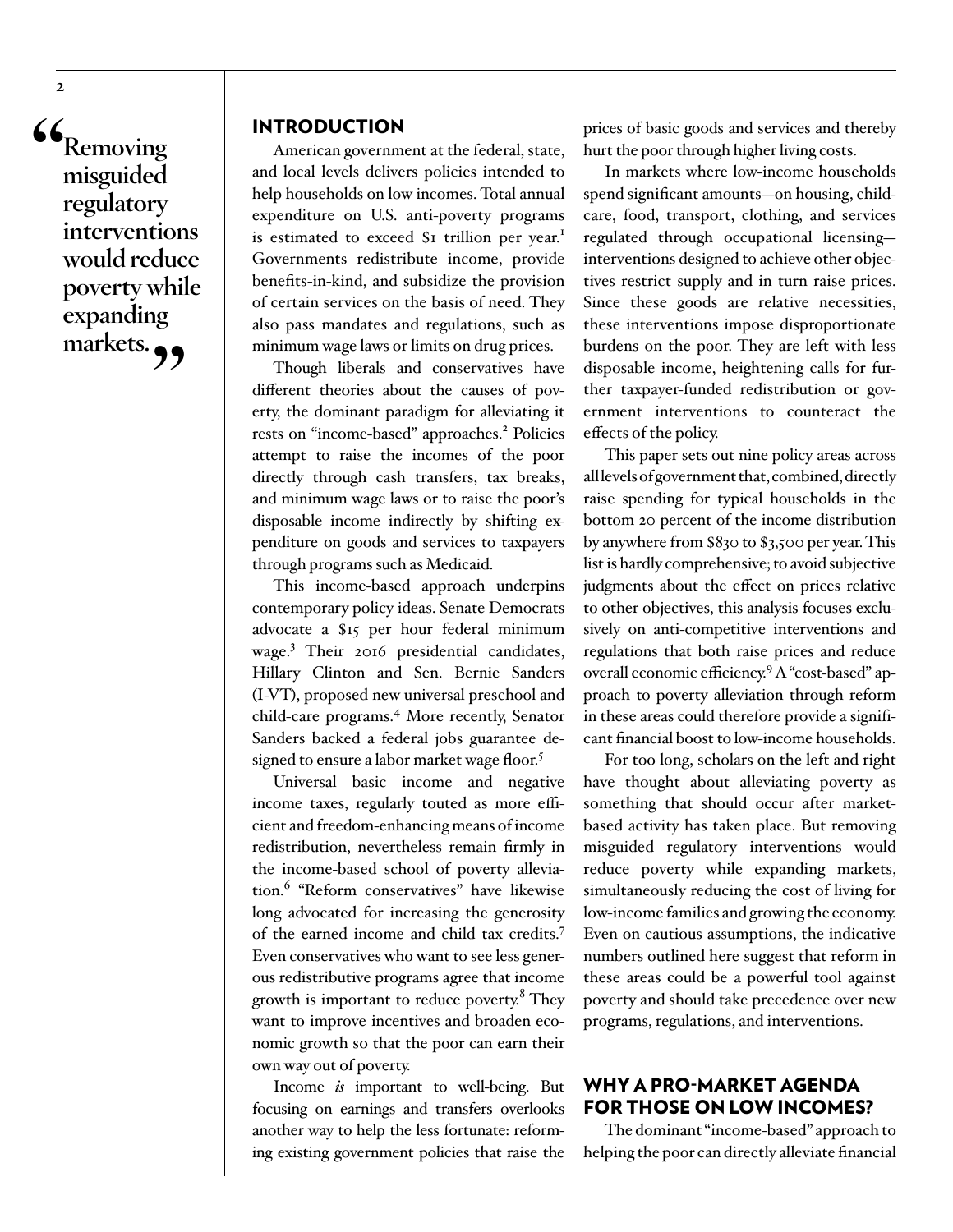hardship. Accounting for federal cash benefits, tax credits, and benefits-in-kind, the Center on Budget and Policy Priorities estimates that the U.S. poverty rate fell from 18.9 to 10.9 percent between 1964 and 2011, as redistributive spending increased substantially.10 Bruce Meyer and Derek Wu recently concluded that five of the six programs they examined— Social Security, Supplemental Security Income, Temporary Assistance for Needy Families, housing assistance, and food stamps—help reduce measured poverty substantially.<sup>11</sup>

Of course, these types of analyses fail to model a counterfactual world in which extensive government redistribution does not exist. With lower tax burdens, civil society institutions and charities would surely offer more generous support for those in need. Without extensive welfare and entitlement programs, worker and household behavior in the long run would be very different. The real net effect of government redistribution on the financial position of poor households is uncertain and theoretically ambiguous.

But it would be unsurprising if government transfers and benefits-in-kind raised disposable incomes for some recipients above what they could obtain from market-based activity and civil society assistance, particularly in the short run. Minimum wage hikes likewise raise incomes for workers from poor households with low pay rates who are lucky enough to keep their jobs and hours (though minimum wages are not a well-targeted poverty reduction tool generally).<sup>12</sup>

Yet, even accepting that the "incomebased" approach raises income levels for many today does not mean that further expanding this approach is the best way to help the poor going forward. Consider the following:

■ **Diminishing returns**. Economists Bruce Meyer and James Sullivan have estimated that less than one-third of the reduction in the after-tax income poverty rate seen between 1960 and 2010 took place after 1972, with no progress at all after 2000, despite massive spending increases.<sup>13</sup>

This is consistent with redistribution exhibiting diminishing returns as a povertyreduction tool.

- **The fiscal environment**. The federal deficit is projected to rise to 5.1 percent of GDP by 2022.<sup>14</sup> This adds to an unsustainable long-term federal debt outlook, driven primarily by projected increases in Social Security and Medicare spending as the population ages.<sup>15</sup> Increasing spending to further reduce poverty would, absent tax increases, worsen the structural deficit and make an unsustainable fiscal outlook worse.
- **Negative consequences of more redistribution**. Substantial additional redistribution would eventually require raising taxes. This would depress the level of GDP by raising marginal tax rates, at a time when future potential economic growth rates are already expected to be  $\text{low}^{16}$  The meanstested nature of redistributive transfers means that increasing their generosity also results in either steeper withdrawal rates for recipients or more people being drawn into the system. The higher effective marginal tax rates both these outcomes generate would further erode work incentives.
- **Negative consequences of minimum wage hikes**. Set conservatively, minimum wages have modest effects on overall employment, with the burden falling heavily on those with low levels of labor market attachment (such as teenagers).<sup>17</sup> Recent evidence from Seattle suggests much larger disemployment effects occur when minimum wages are increased from an already high level. $18$  Huge minimum wage hikes would therefore bring significant risks at a time when the labor market is looking increasingly healthy, with the unemployment rate at just 4 percent.<sup>19</sup>
- **Redistribution is vulnerable to changing sentiment**. Attitudes to welfare can be volatile, and preferences for redistribution replaced by narratives about "moochers" and "welfare queens." The experience of other countries

**"Accepting that the 'incomebased' approach raises income levels does not mean that further expanding this approach is the best way to help the poor going**  forward.<sub>?</sub>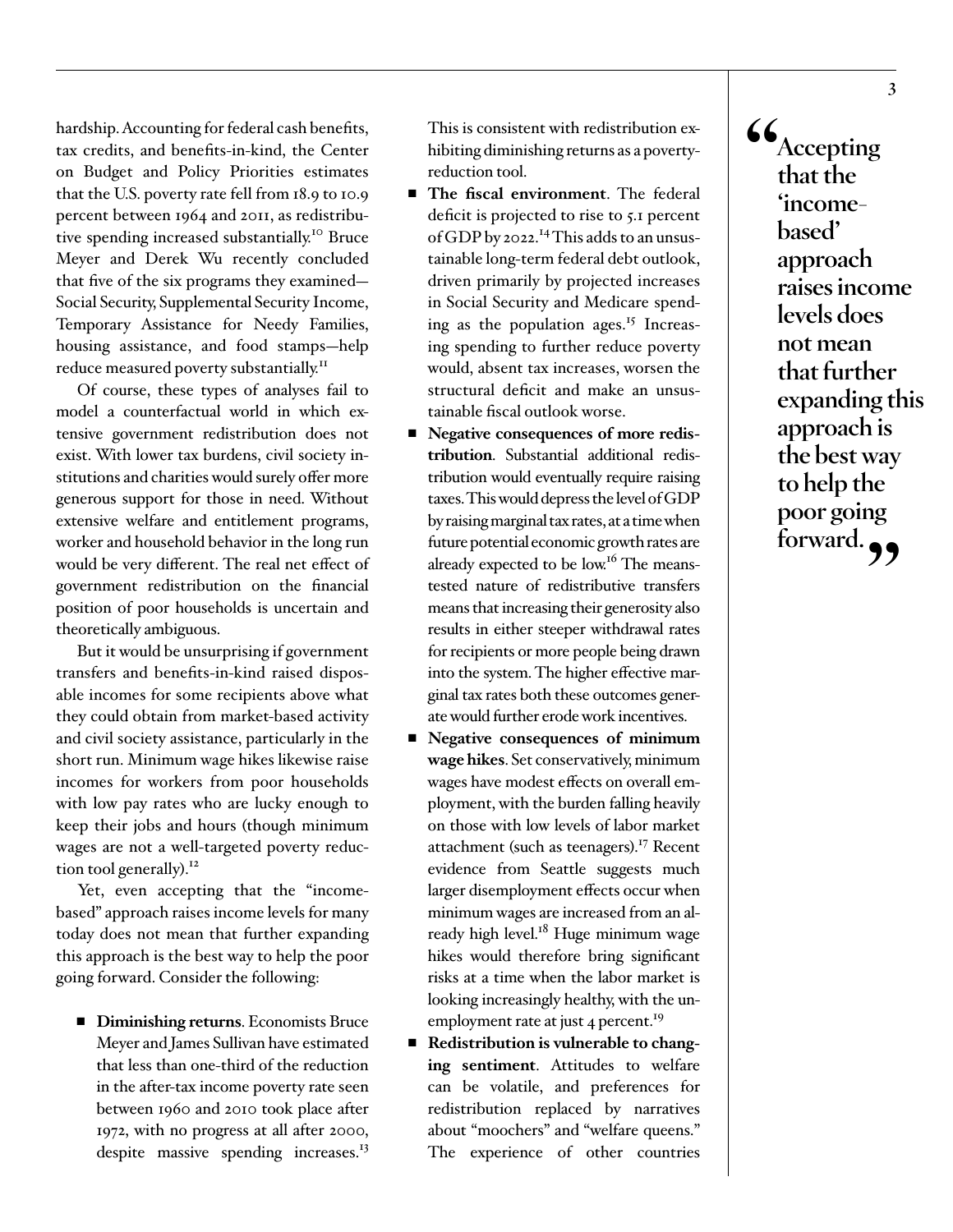**"Households in the bottom 20 percent of the income distribution spend a much higher proportion than the rest on 'essential' goods and**  services.<sub>?</sub>

suggests politicians find it easier to cut working-age welfare expenditure in times of fiscal crisis than other major spending categories.<sup>20</sup>

You do not have to believe existing anti-poverty programs have failed in order to acknowledge these unintended consequences, diminishing returns, and need for taxpayer goodwill.

A "cost-based" agenda focused on removing damaging government interventions, in contrast, would not require additional government spending. By making essential goods cheaper, such a policy may reduce spending levels by lowering the political demands for redistributive transfers. If delivered through reforms to policies that currently undermine economic efficiency, it would also raise GDP and market-obtained incomes without the risks of unemployment from minimum wage hikes or the need for higher marginal tax rates. A beneficial side effect might also be restored faith in the market economy to deliver affordable goods and services, resulting in a political environment more conducive to progrowth reforms in other sectors.

None of this means a pro-market costof-living agenda would be easy to deliver. Powerful supporters of existing interventions will resist such change. Zoning and landuse planning reforms often run counter to the interests of existing homeowners and will be opposed by coalitions of NIMBYs.<sup>21</sup> Professionals with occupational licenses will argue that licensing improves service quality. Industries that benefit from extensive government protection, such as dairy and sugar farmers, textiles producers, and automobile dealerships, will petition state and federal politicians to protect their own interests. The bureaucracies that implement these programs and regulations also have a vested interest in ensuring their continuation.

Yet, these interventions currently come at a high cost to the poor. A pro-market "cost-based" reform agenda to reduce prices of essential goods and services should be considered an important tool in an effective and enduring "first do no harm" approach to reducing poverty.

## WHERE MIGHT A PRO-MARKET AGENDA HAVE A BIG EFFECT?

The Bureau of Labor Statistics Consumer Expenditure Survey shows the average amount spent by households across the income distribution on categories of goods and services. Table 1 shows households in the bottom 20 percent of the income distribution tend to spend a much higher proportion than the rest of the population on "essential" goods and services. Shelter, food, transport, and apparel together account for 59 percent of the \$25,318 spent by the average household in the poorest income quintile, compared with 50.9 percent for the average household across the whole population and 46.5 percent for the average household in the richest quintile.

This masks substantial differences by household composition and region. The average single-parent family spends proportionately more on apparel than do two-parent families. Households in some major U.S. cities spend much more on shelter. In San Francisco, even the average household apportions as much as 28.7 percent of spending to shelter, and similarly high figures are seen in New York (26.5 percent), Boston (25.2 percent), Los Angeles (24.2 percent), and Miami (24.0 percent).<sup>22</sup> Families with young children where both parents are employed face very costly child-care bills too. In Washington, D.C., Child Care Aware estimates an average annual cost of formal infant care of \$23,089.<sup>23</sup>

Without data disaggregated by region, household composition, and income level, one cannot reach firm conclusions about the financial costs of existing policies to individual families. Nevertheless, this high-level analysis shows markets where a meaningful anti-poverty agenda will have the biggest effect. Housing and child-care costs are likely to be particularly significant for those households in major metropolitan cities or with young children.

The remaining analysis highlights current government policies that drive up the cost of housing, childcare, food, transport, apparel and footwear, and services with occupational licensing requirements, and estimates their likely cost to poorer households.<sup>24</sup>

**4**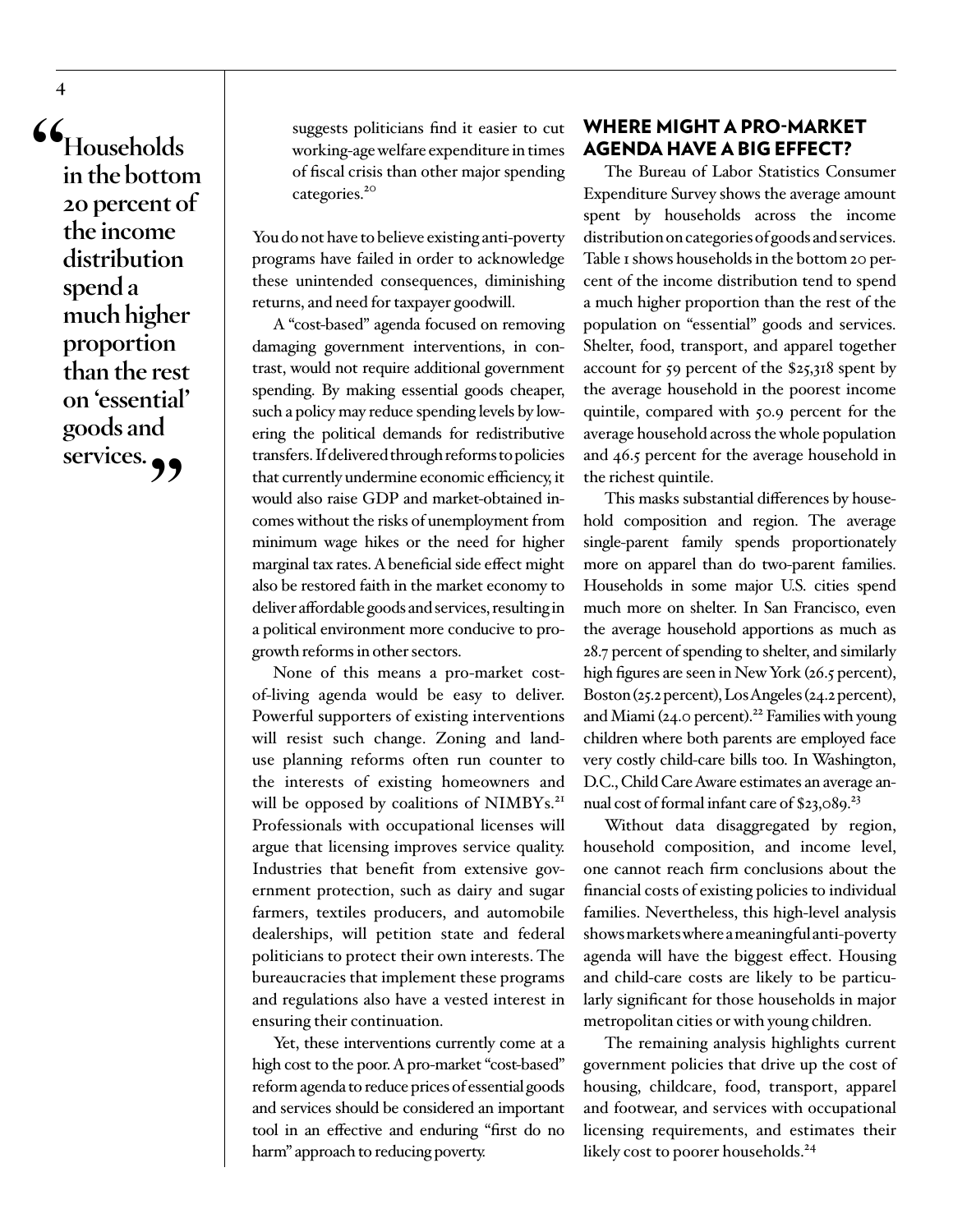#### **Table 1 Expenditure by category**

| Percentage of total expenditure, 2016 |                  |                      |                  |                  |  |  |  |
|---------------------------------------|------------------|----------------------|------------------|------------------|--|--|--|
| Expenditure type                      | Poorest quintile | Single-parent family | Whole population | Richest quintile |  |  |  |
| Shelter                               | 25.2             | 21.8                 | 19.4             | 17.8             |  |  |  |
| Food                                  | 15.4             | 13.8                 | 12.6             | 11.2             |  |  |  |
| Transport                             | 15.0             | 16.2                 | 15.8             | 14.4             |  |  |  |
| Utilities                             | 9.2              | 8.2                  | 6.8              | 5.0              |  |  |  |
| Health care                           | 8.6              | 5.3                  | 8.0              | 6.8              |  |  |  |
| Entertainment                         | 4.6              | 4.7                  | 5.1              | 5.2              |  |  |  |
| Household operations and<br>supplies  | 3.8              | 4.3                  | 3.6              | 3.8              |  |  |  |
| Apparel                               | 3.4              | 4.5                  | 3.1              | 3.1              |  |  |  |
| Reading and education                 | 3.0              | 2.4                  | 2.5              | 3.4              |  |  |  |
| Furniture                             | 2.6              | 3.0                  | 3.2              | 3.4              |  |  |  |
| Personal care                         | 1.3              | 1.5                  | 1.2              | 1.2              |  |  |  |
| Tobacco                               | 1.2              | 0.7                  | 0.6              | 0.3              |  |  |  |
| Alcohol                               | 0.6              | 0.5                  | 0.8              | 1.0              |  |  |  |
| Other                                 | 6.1              | 13.1                 | 17.3             | 23.4             |  |  |  |

Source: Data from Bureau of Labor Statistics, Consumer Expenditure Survey, [https://www.bls.gov/cex/tables.htm#avgexp.](https://www.bls.gov/cex/tables.htm#avgexp)

#### **Shelter**

The single largest expenditure for most families is shelter (rent or the cost of owneroccupied housing). It makes up 25.2 percent of total spending for the average household in the poorest quintile, and 21.8 percent for the average single-parent household. Since the poorest quintile includes many older and poorer households with low incomes, spending as a proportion of income is higher still. The Pew Foundation estimates households in the bottom third of the income distribution spent 40 percent of their income on housing in 2014, while renters spent nearly half.25

The United States has relatively cheaper housing overall than other major developed English-speaking countries. But prices and

rents are extraordinarily high in certain metropolitan areas. Demographia's median multiple index (median house price divided by median income) is over 9 in Los Angeles and San Francisco, and just below 6 for Seattle and New York (see Table 2).<sup>26</sup> Thirty overall housing markets and 13 major metropolitan markets are defined as "severely unaffordable," meaning they have median multiples of 5.1 or over. But even these are quite broad markets, including suburban areas on the outskirts of cities. The online housing marketplace Zumper estimates that the median one-bedroom rental price in March 2018 was \$3,400 per month in San Francisco; \$2,900 in New York; \$2,450 in San Jose; \$2,300 in Boston; and \$2,220 in Washington, D.C.<sup>27</sup>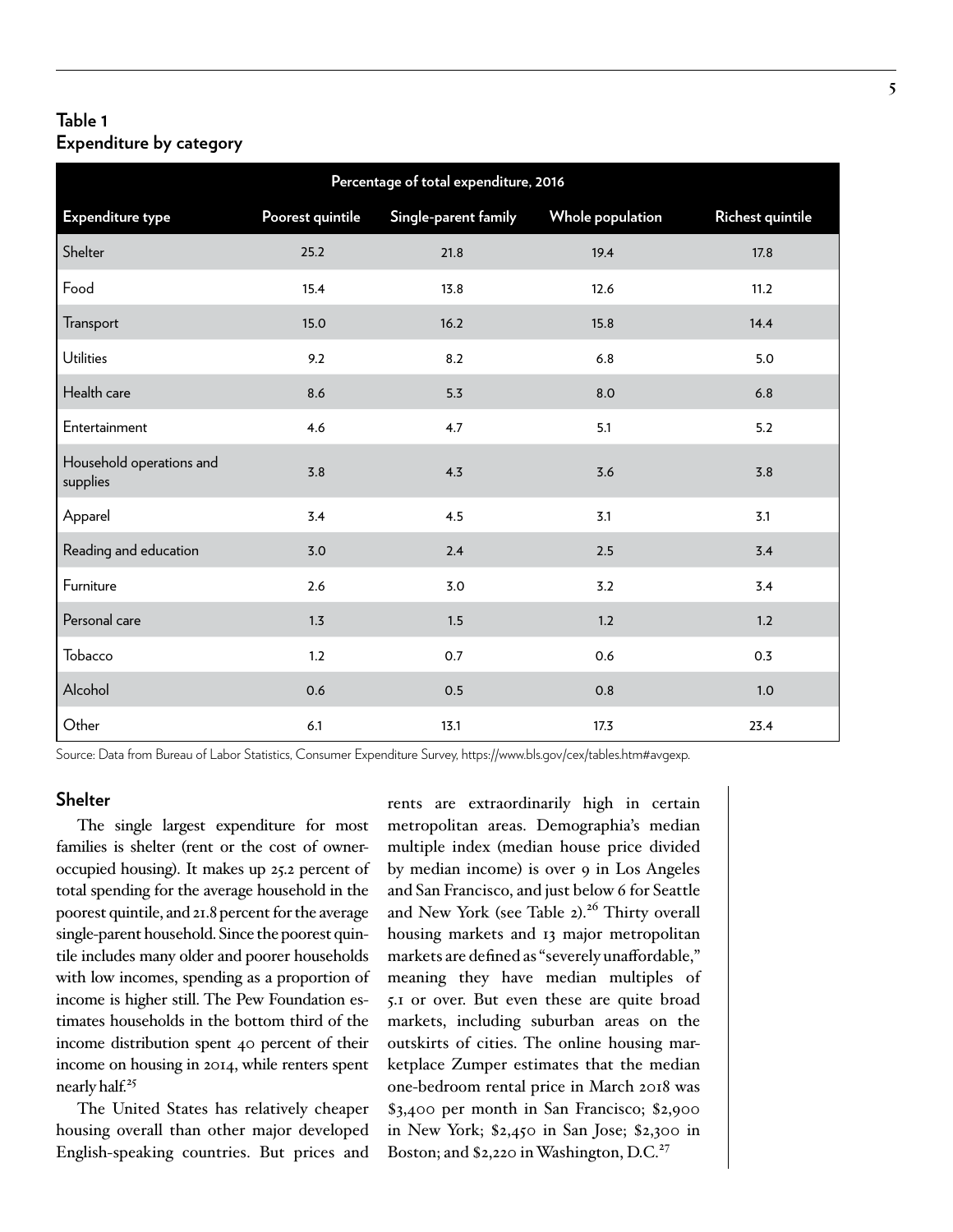**"Regulatory restraints at the localgovernment level have a significant effect on housing afford**ability.

## **Table 2 Severely unaffordable housing markets**

|     | Median multiple of 5 or higher                                                                                                                                                                                                                     |  |  |  |  |
|-----|----------------------------------------------------------------------------------------------------------------------------------------------------------------------------------------------------------------------------------------------------|--|--|--|--|
| >10 | Santa Cruz, CA, San Jose, CA                                                                                                                                                                                                                       |  |  |  |  |
| > 9 | Los Angeles, CA, Santa Barbara, CA, Honolulu, HI, San Francisco, CA, Salinas-Monterey, CA                                                                                                                                                          |  |  |  |  |
| > 8 | San Diego, CA, San Luis-Obispo, CA, Santa Rosa, CA                                                                                                                                                                                                 |  |  |  |  |
| > 7 | Oxnard, CA, Boulder, CO                                                                                                                                                                                                                            |  |  |  |  |
| > 6 | Naples, FL, Miami, FL, Reno, NV                                                                                                                                                                                                                    |  |  |  |  |
| > 5 | Seattle, WA, Stockton, CA, Denver, CO, New York, NY-NJ-PA, Riverside-San Bernardino, CA,<br>Boston, MA-NH, Portland, OR-WA, Eugene, OR, Vallejo, CA, Modesto, CA, Sacramento, CA,<br>College Station, TX, Fresno, CA, Merced, CA, Fort Collins, CO |  |  |  |  |

Source: Demographia.com, 14th Annual Demographia International Housing Affordability Survey, 2018, January 22, 2018, <http://demographia.com/dhi.pdf>.

Note: The median multiple is the result of dividing median house price by median household income.

High housing costs have major consequences for the poor, both in direct financial terms and, indirectly, in terms of labor mobility and job match. They encourage families to live in smaller apartments and condominiums, to commute greater distances to jobs, and can even act as a prohibitive financial barrier to taking up employment opportunities in certain cities.

Regulatory restraints at the local-government level have a significant effect on housing affordability. Land-use planning and zoning laws—including urban growth boundaries, minimum lot sizes, density and height restrictions, and design requirements—raise the costs associated with providing new housing, restricting the potential supply and making it less responsive to changes in demand. The result of the latter is structurally higher prices as incomes rise and the population grows.

Because of the vast, complex, and differentiated nature of regulations across the country, it is difficult to measure and compare the permissiveness toward development across regions, but economists have used two techniques to measure the effects of regulations.

Some estimate an implied "regulatory tax" as the deviation between new house prices and marginal building costs. Using this method, Ed

Glaeser, Joseph Gyourko, and Raven Saks estimated that Manhattan condominium prices were 50 percent higher in the early 2000s than under a free development regime.<sup>28</sup> For singlefamily homes across the country, their estimates show regulatory costs much higher in some areas than others—being indistinguishable from zero in cities such as Baltimore and Houston, but as high as 53 percent in the San Francisco Bay Area, 34 percent in Los Angeles, 22 percent in Washington, D.C., and 19 percent in Boston. Work by the Cato Institute's Vanessa Brown Calder has subsequently found that regulatory burdens have intensified in many areas since the Glaeser et al. article appeared. We would therefore expect these implied regulatory taxes to be higher in many cities today.<sup>29</sup>

Other economists estimate the effect of land-use regulations on prices and rents econometrically. Results from these studies, again, consistently suggest that tighter regulatory constraints drive higher housing costs. A 1996 paper by Stephen Malpezzi examining metropolitan markets found that increasing regulation by one standard deviation from average lowered construction by 11 percent and raised house prices by 22 percent.<sup>30</sup> A more recent assessment found that a similar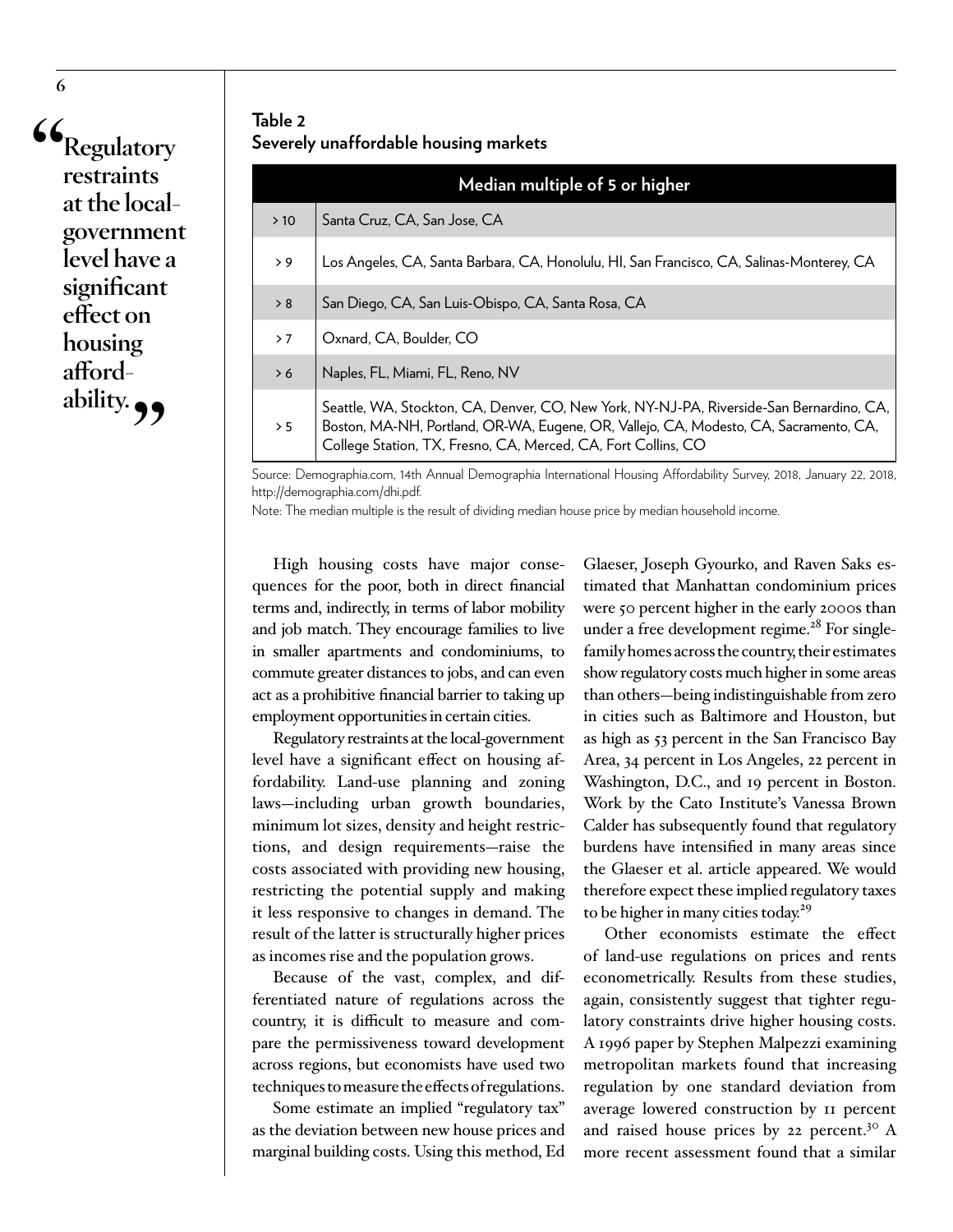one-standard-deviation increase reduced construction by a larger 17 percent, with twice the upward effect—34 percent—on housing prices. $3<sup>I</sup>$ A study of cities in Florida also found that restricting growth through farm preservation and open-space zoning made housing more expensive, with the most pronounced effects on the price of smaller houses.32

Anti-development regulations have regressive effects. Poorer households are more likely to rent (61 percent of households in the bottom quintile and 66 percent of single-parent households rent, compared with just 38 percent for the population as a whole). An increase in housing costs has unambiguously negative consequences for renters. Poor households also tend to spend relatively more on housing, are more likely to value lower housing costs over improved amenities, and are more susceptible to being locked out of rich, productive cities and the economic opportunities they bring. This can have a big macroeconomic impact. Chang-Tai Hsieh and Enrico Moretti estimate that lowering the level of housing regulation to the median level across all U.S. cities for New York, San Francisco, and San Jose alone would raise long-term U.S. GDP by nearly 9 percent.<sup>33</sup>

The negative consequences of land-use and zoning laws can also result in policies that exacerbate these regressive effects further. Local rent control laws, for example, are notionally justified as attempts to keep rents affordable, but binding controls deter investment in the rentable stock and encourage existing landlords to convert units to noncontrolled tenure types or to be more discerning about tenants. A recent study on the expansion of rent control in San Francisco in 1994 shows how this hurts the poor.<sup>34</sup> Landlords converted some properties to owner-occupied apartments and condos better suited to higher-income families. The overall supply of new housing fell too, increasing market rents by over 5 percent. Rent control both increased the cost of rental accommodation and intensified gentrification.

Federal taxpayers foot the bill for these mistakes, with relatively more housing aid flowing to states with restrictive zoning and land-use

rules.35 Treating the symptoms in this way helps entrench unnecessarily restrictive regulations. Subsidies ease the pressure on local governments to address the cause of high housing costs.

How much do existing regulations raise house prices or rents for households in the poorest 20 percent of the income distribution? It depends on where they live. Residents in many rural areas face no real housing cost increases. But estimates of regulatory taxes for major metropolitan areas by Glaeser et al. imply that average annual housing costs in New York are \$2,060 more than in a competitive housing market; \$3,200 in Boston; \$5,230 in Los Angeles; \$3,939 in D.C.; and a whopping \$11,500 in San Francisco.36

Some degree of regulatory tax in major cities might be appropriate given the externalities associated with new building, not least congestion. In cities such as San Francisco, the income distribution is very different from the national average too, meaning that there are fewer poor people residing in the city who would benefit directly from liberalization (though this is partly the result of high housing costs).37 On the flip side, the Glaeser et al. estimates apply to the housing markets of nearly 20 years ago; since then the regulatory burden has intensified. New York as a whole has an income distribution similar to the overall U.S. population. Even using Glaeser's older regulatory tax estimate implies that the poorest 20 percent there currently pay \$1,044 per year more for shelter than they would under a permissive development regime.<sup>38</sup> These calculations would be much higher still for several cities in California.

Calculating an average effect for poor households across the country is difficult. Salim Furth has estimated that the average household's annual housing costs increase by \$1,700 as a result of land-use regulation. This implies housing costs for the poorest fifth are about \$1,000 higher than they need be annually, given relative differences in spending on shelter. A similar result arises using Calder's alternative measure of land-use regulation. Making the assumption that those states with above-average regulatory  $\mathcal{L}_{\text{Anti-}}$ **development regulations have regressive effects."**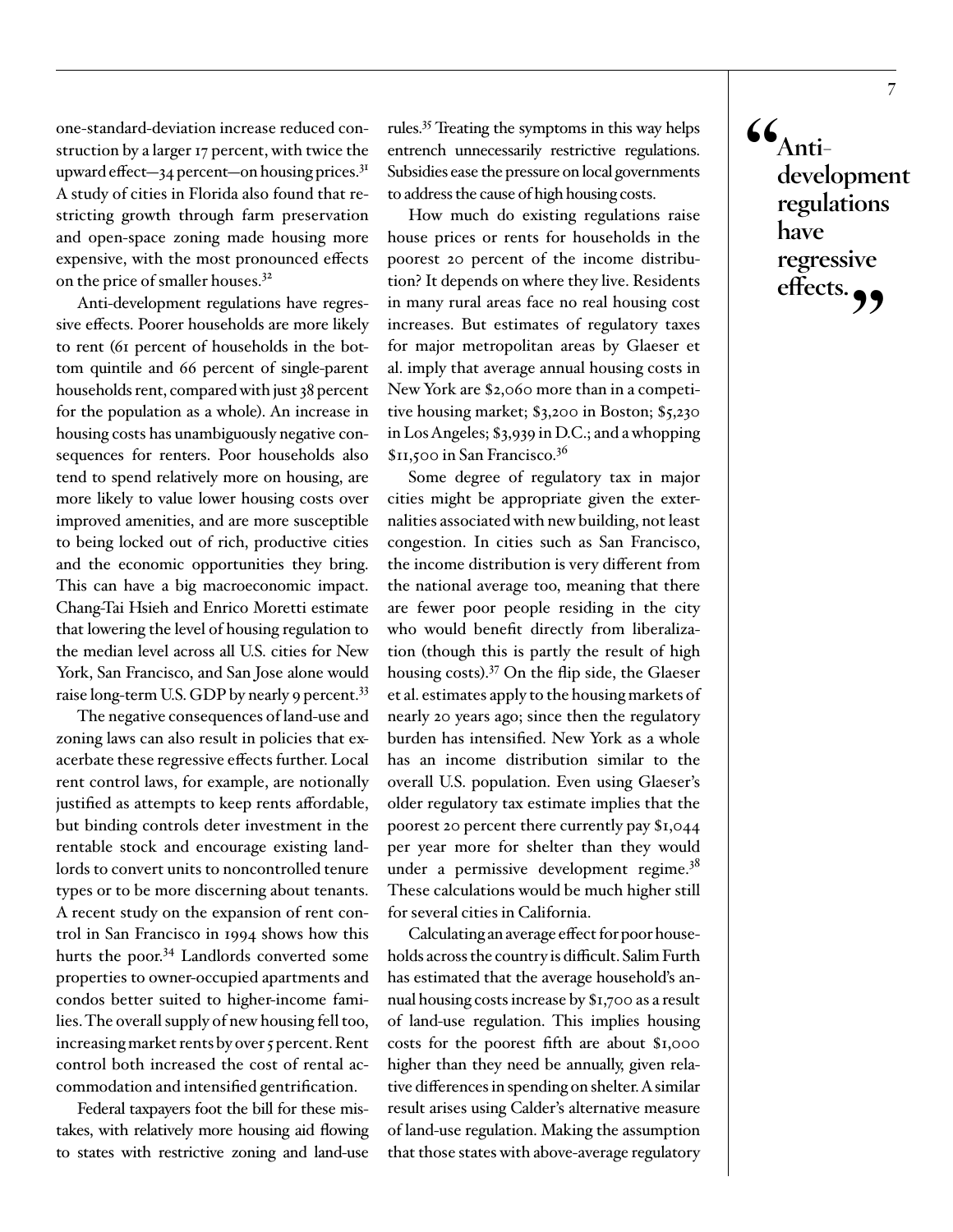**"Economic evidence suggests child-care prices are also driven higher by state-level regulations."**

burdens were able to reduce these to the average of the rest of the country implies annual savings of \$1,075 per year for poor households. But given that poorer households are more likely to live in rural areas, those figures may somewhat overestimate the effect.

Nevertheless, the direct cost of land-use planning and zoning regulations on low-income households could reasonably be anywhere between \$0 and around \$2,000 per year in the long term, depending on location. The broader economic costs are much greater still, given the secondary effect of poorer families finding it more difficult to move to areas with high-paying jobs. For single-parent households the range would be even wider, with regulatory costs up to around \$3,500 or more for wealthier single-parent households in California's most restrictive cities. Land-use and zoning liberalization could, in the long term, reduce housing costs significantly and greatly increase economic opportunities.

#### **Childcare**

Childcare is expensive. The average annual cost of infant-center care varies from a low of \$5,178 in Mississippi to a high of \$23,089 in D.C. (25.7 percent and 114.5 percent of the federal poverty income level, respectively).39 Even accounting for income variance by state, care costs for an infant average 89.1 percent of median single-parent family income in D.C.; 70.9 percent in Massachusetts; and 57.0 percent in New York. Even in cheaper states, these costs average 27.2 percent in Mississippi; 28.9 percent in Louisiana; and 30.0 percent in Alabama.40 For a family with two young children, the cost burden can be extremely heavy.

State governments control child-care policy, and variation exists in terms of assistance for poorer families.<sup>41</sup> Overall, though, U.S. out-ofpocket costs for a typical single parent working full time are higher than any other OECD (Organisation for Economic Co-operation and Development) country.<sup>42</sup> Not only are U.S. market prices higher than average, but parents receive less in the way of taxpayer subsidies.

These high prices can have negative consequences for poor families. Poorer single

mothers are sensitive to child-care prices when making decisions about entering the labor market.<sup>43</sup> Mothers from poorer families, or those with low levels of educational attainment, are least likely to be working.44 Previous data from the U.S. Census Bureau also show that poorer families are price sensitive in the type of care they choose. Children with employed mothers living in poverty are more than twice as likely to be cared for by an unlicensed relative.<sup>45</sup>

More mothers of young children are choosing to work (in 1975, 28.3 percent of mothers with children under the age of 3 and 33.2 percent of mothers with children under the age of 6 were employed, compared with 59.4 and 61.5 percent, respectively, in 2016), making high child-care costs a salient political issue. Pressure is building for governments to help poor families with these costs.<sup>46</sup>

There are good reasons why prices for formal childcare are high. It is a labor-intensive personalized service entailing the care of children, whom parents tend to value highly. A strong correlation between areas with high child-care costs and costs as a proportion of income suggests childcare is strongly "income-elastic" too—richer people want to spend relatively more on it.

Yet economic evidence suggests child-care prices are also driven higher by state-level regulations. Input requirements designed to improve care "quality," including staff-qualification requirements and minimum staff-to-child ratios, significantly raise prices, with little evidence that they achieve other objectives.

These regulations are particularly regressive but get justified on "market failure" grounds. Parents are supposedly unable to observe accurately the quality of care in the sector, or underestimate the social benefits arising from "high-quality" childcare, necessitating minimum quality standards.

But these theoretical arguments are not robust and ignore the market context.47 Most importantly, the regulations cannot ensure quality directly, not least because the true child-care market includes much more than formal infant-center care. If regulations affect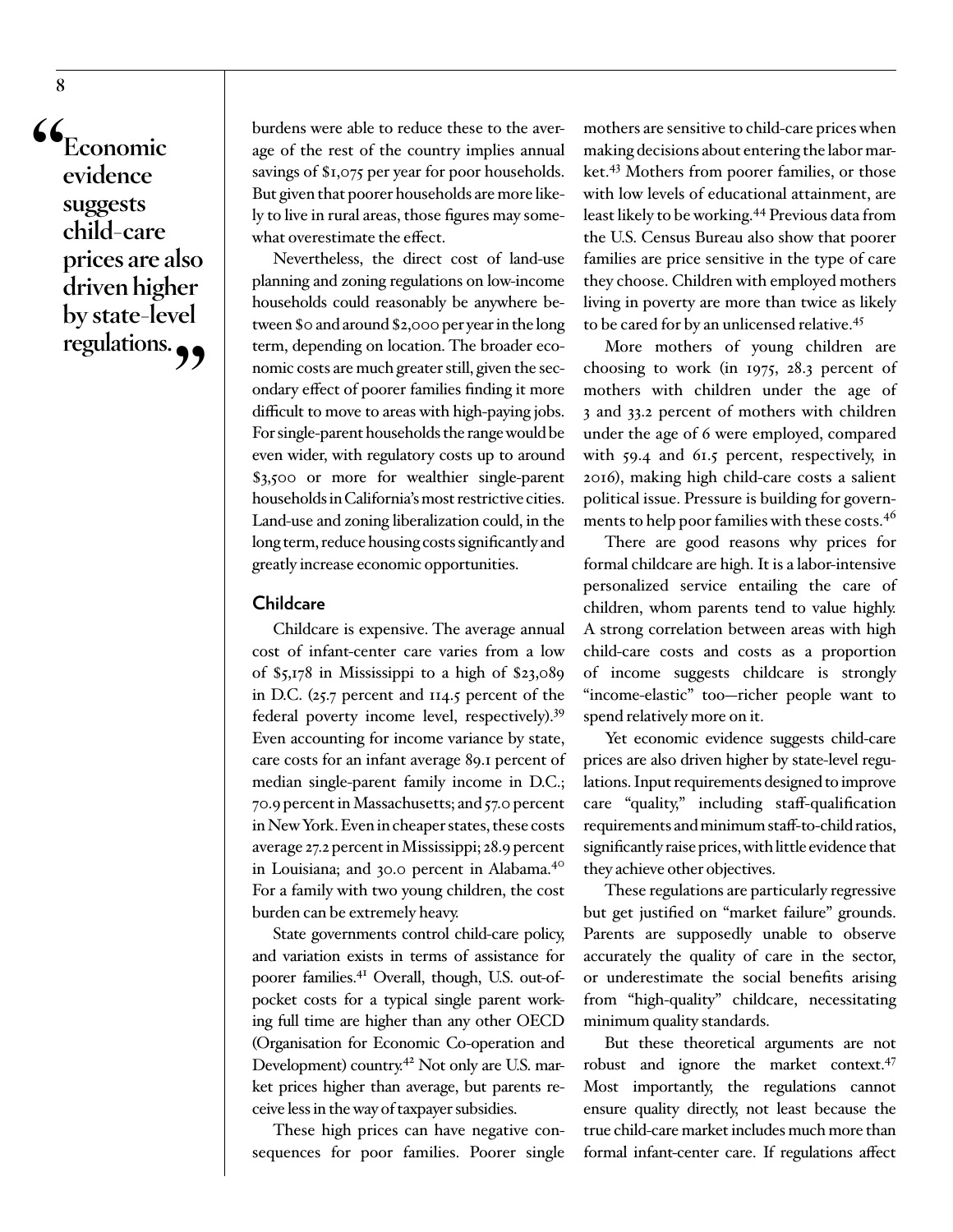prices, they can be the cause of substitution away from formal centers into more informal arrangements, the quality of which varies greatly.

Suppose a new regulation requires an increase in the staff-child ratio or child-care workers to achieve higher qualification levels. The former could increase quality by increasing staff interactions with individual children and the latter by making caregivers better trained to interact with the child in ways that foster development. The combination of the regulations may satisfy some parents that their children will be well cared for, and this "quality assurance" effect may raise overall demand for formal care.

Yet, raising the staff-child ratio has the effect of restricting the revenue-raising potential of each worker or of raising staffing requirements for a given number of children. These increased costs reduce the supply of formal care, thus increasing prices, and could lead parents to choose less costly alternatives. If centers compensate by paying staff lower wages to avoid this, the industry may attract lower-quality workers. Child-care providers likewise may respond to the cost increase arising from higher government certification requirements on caregivers by hiring cheaper, lower-quality support staff or purchasing lower-quality equipment. The effects of both regulations on the quality and use of childcare are therefore theoretically ambiguous.

Empirical work suggests that staff-child ratio regulation increases child-care prices substantially. Diana Thomas and Devon Gorry analyze variation in prices and staff-child ratios across states, estimating that loosening the requirement by one child across all age groups (regulations tend to vary by child age) reduces prices by between 9 and 20 percent.<sup>48</sup> This supports an older result from Randal Heeb and Rebecca Kilburn, who found that reducing the number of children per staff member by two would raise the price of childcare by 12 percent.<sup>49</sup>

The poor suffer disproportionately from these higher prices. Thomas and Gorry show that a small but measurable number of mothers stop working altogether. These are more likely to be low-income people for whom the payoff for moving into work is smaller. Joseph Hotz and Mo Xiao, using a panel dataset across three census periods with extensive child-care center data, data on home care by state, and a host of control variables, find that tightening the staffchild ratio by one child reduces the number of child-care centers by 9.2 to 10.8 percent, without increasing employment levels at other centers.50 This reduced supply occurs exclusively in lower-income areas and leads to substitution to home daycare. Importantly, there is no evidence that increasing the stringency of this regulation improves quality. It simply reduces accessibility to formal care for the poor, making it more expensive and leading to substitution toward other care settings.

Staff qualification requirements also appear to have a big effect on prices. Thomas and Gorry find the requirement for lead teachers to have a high school diploma increases prices by between 25 and 46 percent. Hotz and Xiao likewise find that increasing the average required years of education of center directors by one year reduces the number of child-care centers in the average market by between 3.2 and 3.8 percent. Again, this effect manifests itself overwhelmingly in low-income areas, with quality improvements (proxied here by accreditation for the center) occurring in high-income areas.

Like housing, childcare is a sector where government regulations restrict the supply of the service to the financial detriment of the poor. For those on the margins of the labor market, child-care regulations can reduce the payoff to work. In return for these higher costs, there is little evidence that they yield much improvement in child-care quality. In fact, higher prices appear to cause demand substitution to potentially lower-quality childcare settings. (Though in the case of childcare, there is also a question about what "quality" actually means.)

Despite this evidence, some city and state governments continue undeterred. The D.C. government has passed regulations requiring teachers at child-care centers and caregivers at home-based centers to have associate degrees in early childhood education and assistant **"For those on the margins of the labor market, child-care regulations can reduce the payoff to**  work.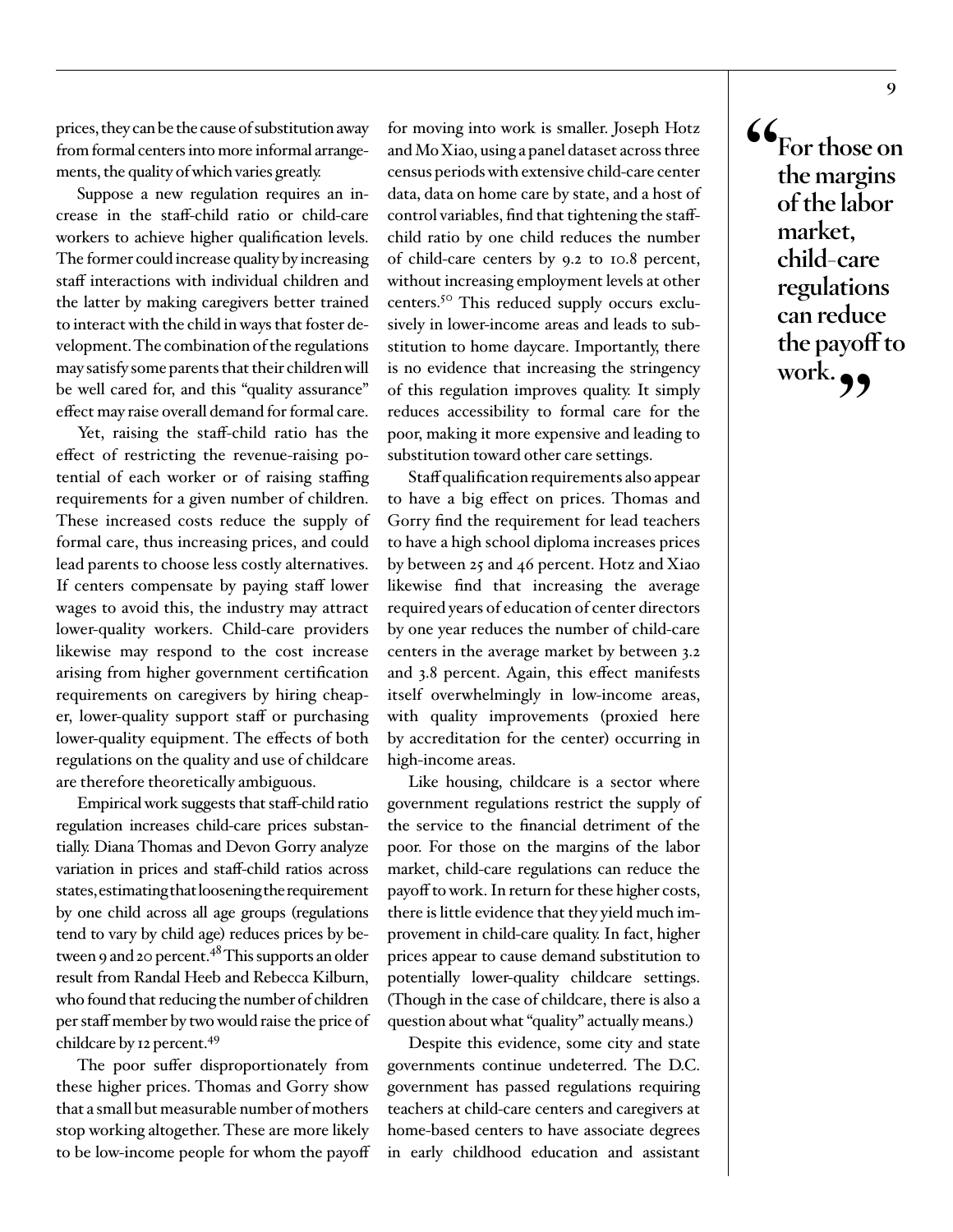**"The federal government makes groceries more expensive through such policies as milkmarketing orders, sugar programs, and ethanol**  mandates.<sub>?</sub>

caregivers to obtain new child development associate certificates.<sup>51</sup> Even if these do raise the quality of care, the requirements will further constrict supply—which is presumably why the District has delayed implementation and is engaged in new attempts to subsidize provision.<sup>52</sup>

Deregulation of staffing requirements could therefore significantly reduce prices to the benefit of the poor, who tend to put much less weight on the "quality" desired by richer families and regulators. The current costs of these regulations to low-income families are significant. The cautious end of Thomas and Gorry's estimates suggests that even modest relaxation of staff-to-child ratios by one child at all age groups alone could reduce average child-care prices by \$466 per year in Mississippi and \$2,078 per year in Washington, D.C.53

Eliminating statutory regulations on childcare staffing entirely could reduce the cost of care even more significantly. Market mechanisms in the form of accreditation or certification agencies will arise if significant numbers of parents put a high premium on certain staffing structures and outcomes. Many major European countries already do not bother with mandated staff-to-child ratios, for example, seemingly with few ill effects.<sup>54</sup>

But extensive deregulation might be a leap too far for state policymakers. For the purposes of examining the cost of child-care regulations for a typical family with a young child in the poorest quintile, then, I assume that the "cost" of regulation equates roughly to the potential gains from a modest relaxation in the staff-child ratio, as outlined above. The net benefits to poor households of more extensive deregulation would be much larger. The broader economic benefits are greater still since lower prices allow more low-income family members to fulfill their labor market preferences.<sup>55</sup>

#### **Food**

The average household in the poorest 20 percent of the income distribution spent \$3,682 on food in 2016 (15.4 percent of total spending and the highest proportion of any income group).

Single-parent households spend proportionately more than other household types. Yet, the federal government makes groceries more expensive through such policies as milk-marketing orders, sugar programs, and ethanol mandates.

MILK-MARKETING ORDERS. The federal government operates a byzantine system of marketing orders, price and income supports, and trade barriers in dairy markets.<sup>56</sup>

Federal milk-marketing orders set monthly minimum prices that dairy processors must pay dairy farmers in 10 regions. These account for around 60 percent of total production, with another fifth of the remaining 40 percent from California, which operates similar schemes at the state level.57 The marketing orders set regional prices for fluid milk and use complex formulae to determine nationwide prices for three other classes (soft manufactured products such as ice cream, hard cheese and cream cheese, and butter and dry milk).

The Milk Support Program supplements this with guarantees that the government will purchase any amount of cheese, butter, and dry milk from processors at a set minimum price. In order to ensure that these prices are not undercut by foreign producers, import barriers then insulate domestic dairy producers from competition through tariff rate quotas.

With modern storage techniques, there appears to be little need for this regional balkanization of the sector. The marketing orders and price supports stymie entrepreneurship and producers' ability to provide low-cost milk to regions with higher milk prices. Import barriers further raise product prices and distort economic activity toward the dairy sector rather than allowing resources to be used most efficiently. The main economic effect of all this is higher average prices borne by consumers.

The best evidence of these price effects comes from Chouinard et al., who review the existing literature on what would happen if milk-marketing orders and associated supports were abolished.<sup>58</sup> All studies suggest retail fluid milk prices would fall by between 15 and 20 percent. The effect on manufactured milk and processed dairy products is less clear.

**10**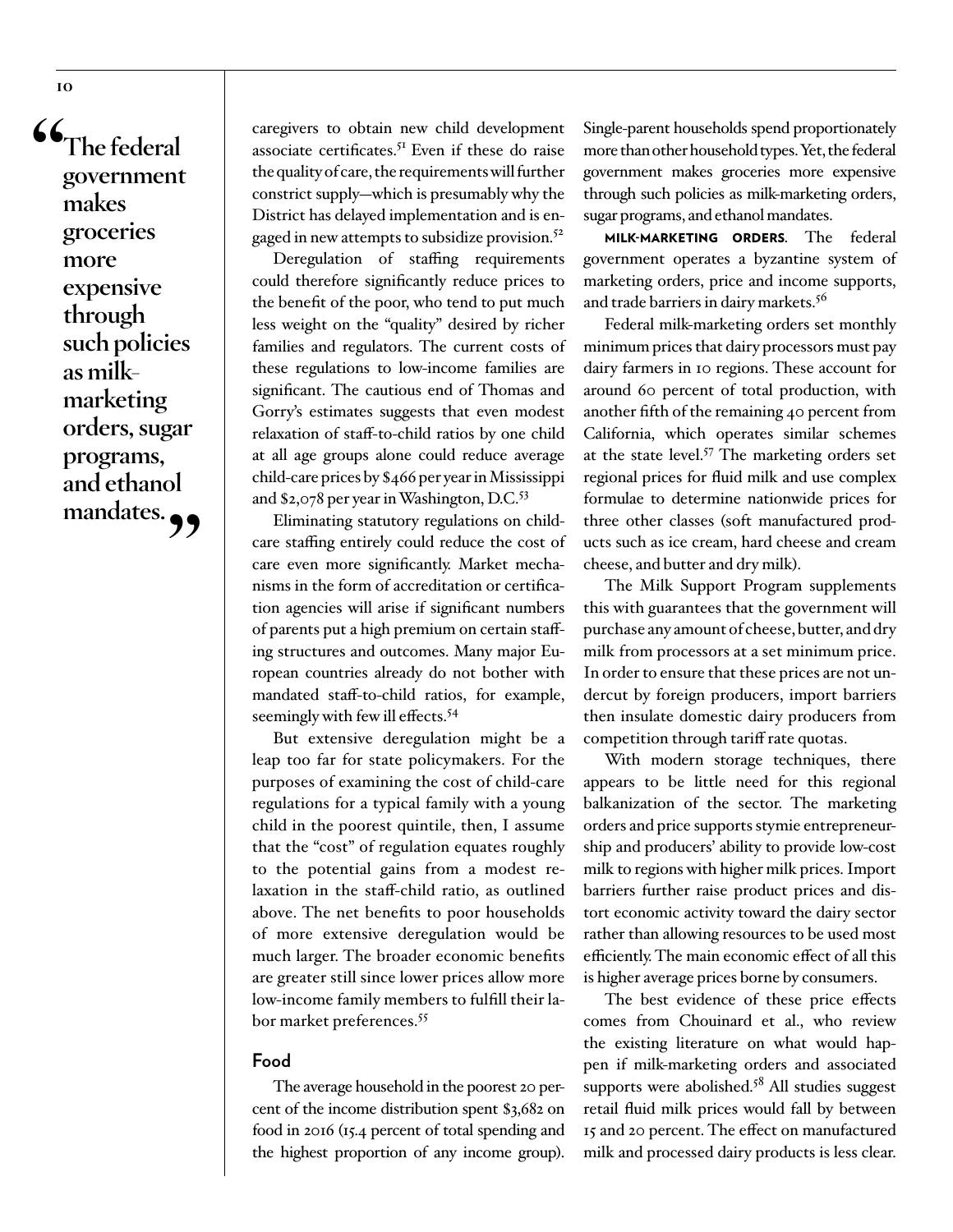Averaging previous studies suggests butter and ice cream prices would fall by 3 percent and 1 percent respectively while, counterintuitively, fresh cream, coffee additives, and yogurt prices would increase by 1.3 percent and cheese prices would rise by 0.5 percent.<sup>59</sup>

The average poorest quintile household spent \$246 per year on dairy products in 2016 (\$97 on milk and fresh cream and \$149 on other manufactured products).<sup>60</sup> But this masks significant variation. The average single-parent family spends  $\$353$  on dairy products.<sup>61</sup> African Americans, who are more likely to be in poverty, experience high rates of lactose intolerance, so spending on dairy products for poor whites is likely to be higher than the average figures suggest. The Consumer Expenditure Survey is not sufficiently disaggregated to calculate the cost of these programs to the average household in the poorest quintile. We need information about how consumers would react to price changes and how far they will substitute away from some dairy products to others to calculate net savings.

The Chouinard et al. model seeks to do just that. It suggests that "lower income families [would] benefit more than wealthier families" from eliminating federal milk-marketing orders, meaning the regulations currently are very regressive. They also find that families with young children benefit far more than the childless.

Their results suggest annual savings for white families with annual incomes of \$10,000 from the abolition of federal milk-marketing orders of \$44; \$38 for those with incomes at \$20,000; and \$33 for those with incomes at \$30,000. They estimate the regulatory burden for black families to be somewhere between a third and a half of this, meaning that the average black family would save somewhere between \$14 and \$22 per year.

Taking into account these differential racial burdens, the average household in the bottom quintile faces a current regulatory cost of approximately \$38 per year from dairy interventions, and the average single-parent family a higher cost of \$54 per year. $62$ 

SUGAR INTERVENTION. In similar fashion, the U.S. federal government also effectively cartelizes the sugar market. As Cato scholar Colin Grabow has explained in detail, the U.S. Department of Agriculture (USDA) facilitates loans to sugar processors using raw sugarcane and refined beet sugar as collateral, effectively creating a floor for the domestic sugar price.<sup>63</sup> To ensure that loans will likely be repaid, it then restricts the supply of domestic sugar through allotment quantities, raises demand by making purchases, and limits the amount of sugar that can be imported either without tariffs or with low tariffs.

Unsurprisingly, these anti-competitive actions, which restrict supply and inflate demand, raise domestic sugar prices substantially. Data from the USDA show that in March 2018 the U.S. raw sugar price was 24.73 cents per pound, almost double the world price of 12.83 cents.<sup>64</sup> Not only do consumers pay higher retail prices for sugar but they also pay more for manufactured foods that contain sugar as an ingredient.

Economic analysis of the consumer cost of the program has examined the aggregate effect on consumers. Economist Michael Wohlgenant has suggested that the burden amounts to \$2.4 billion per year, or an average of around \$19 per household.<sup>65</sup> A 2017 paper by John Beghin and Amani Elobeid estimated the loss to consumer welfare from the sugar program at between \$2.4 billion and \$4 billion in 2009 dollars.<sup>66</sup> Adjusted for inflation, that is equivalent to \$2.8 billion to \$4.7 billion today.

This suggests that the program costs between \$22 and \$36 per year for the average household.<sup>67</sup> Determining a more precise figure for low-income households is fraught with difficulty. On the one hand, poorer households tend to contain fewer people, and on the other, some evidence suggests overall sugar consumption is highest among those with the lowest incomes.<sup>68</sup>

In the absence of more complete evidence, I take the midpoint of these household estimates and assume that the costs of the program are spread evenly across individuals, such that the average poor household (with 1.6 members) is \$18 per year worse off as a result of **"The average household in the bottom quintile faces a current regulatory cost of approximately \$38 per year from dairy inter**ventions.<sub>?</sub>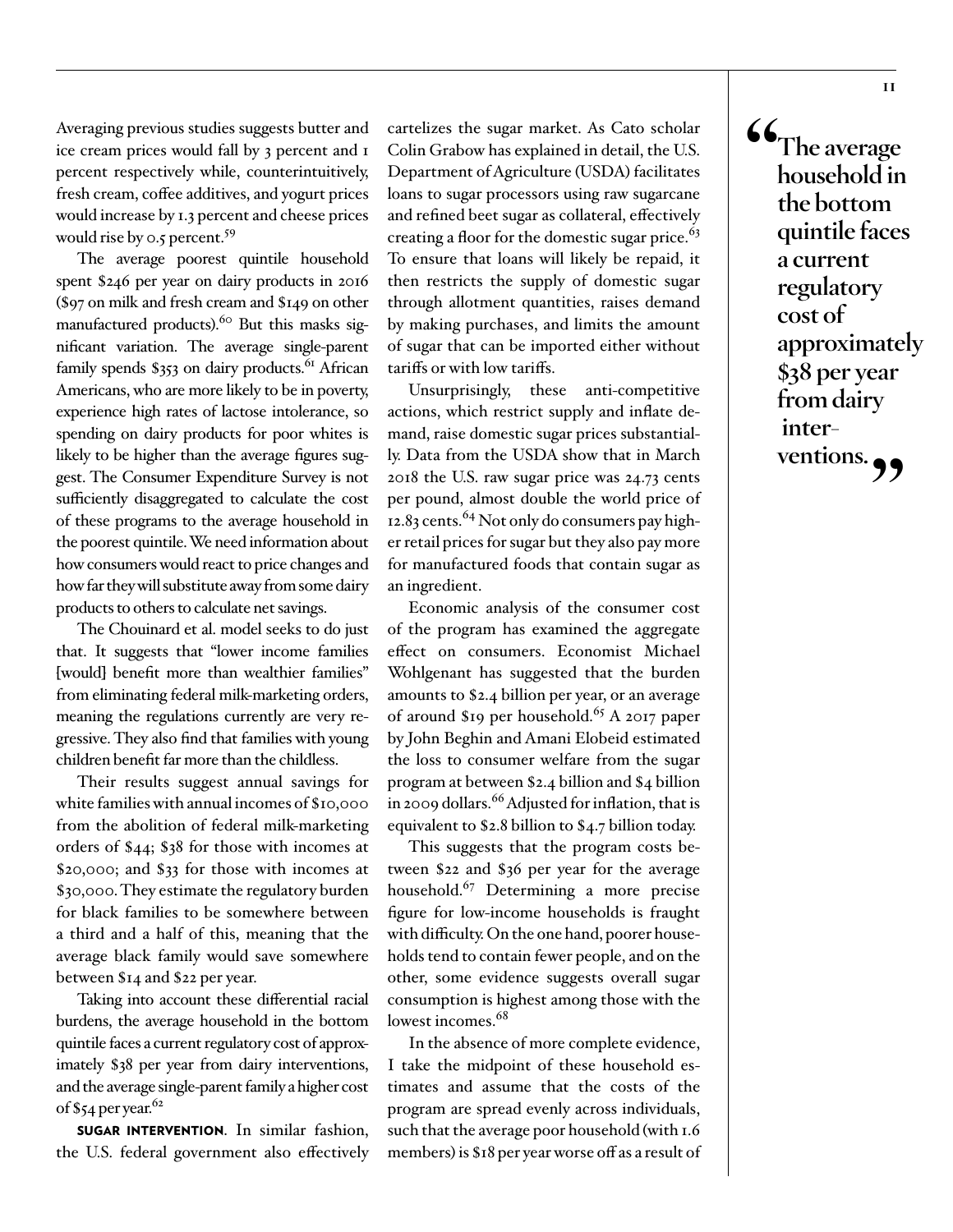**"Demand for corn for biofuels raises the prices of corn and corn-based products**  directly.<sub>99</sub>

the policy, and the average single-parent family (with 2.9 members) is \$33 worse off.

RENEWABLE FUEL STANDARD. The federal Renewable Fuel Standard (RFS) mandates quotas for the amounts of biofuels blended into transportation fuel sold. The origins of the standard are the Energy Policy Act of 2005, which amended the Clean Air Act, and the Energy Independence and Security Act of 2007, which expanded the ethanol mandates.

These regulations raise food prices for consumers. The increased demand for corn for biofuels raises the prices of corn and cornbased products directly. This higher price then raises production costs for meat and dairy products, since corn is used as animal feed. Dedicating agricultural land to growing corn also restricts available land supply for other crops, such as soybeans, raising their price too.

A 2009 Congressional Budget Office (CBO) analysis found that demands for ethanol subsequently raised total food spending by between o.8 and 1 percent.<sup>69</sup> This corroborates the work of Richard Perrin, who estimated that growth in demand for ethanol raised overall food prices by  $\sigma$  to  $\sigma$  percent in 2008.<sup>70</sup> But how much consumers would benefit financially from the repeal of the RFS at any given time depends on the oil price.

In 2014, when oil prices were much higher than today, CBO analysis suggested "suppliers would probably find it cost-effective to use a roughly 10 percent blend of corn ethanol in gasoline in 2017 even in the absence of the RFS," meaning that total food spending would fall only very slightly were the RFS repealed (by  $o$ . percent).<sup>71</sup> Today, however, oil prices are significantly lower, meaning that there is a bigger incentive to use relatively more oil in gas production.

Given that the price of oil today falls between the levels seen in 2008 and 2009, I assume that the RFS currently raises food prices by 1 percent. Assuming that food spending is price inelastic, the direct cost of this policy can be estimated at about \$39 per year for the average family in the lowest income quintile, or \$58 for the average single-parent family.<sup>72</sup>

#### **Transport**

The average household in the bottom 20 percent of the income distribution spent \$3,767 on transport in 2016 (15 percent of total spending). The vast majority was on private vehicles: \$1,332 on vehicle purchases; \$902 on gasoline and motor oil; and \$1,308 on other vehicle expenses.73 Just \$225 was spent, on average, on public transportation.

Averages mask the real experience of families, of course. Whereas 9 percent of all households do not have a vehicle,74 this increases to 20 percent for households in poverty and 11 percent for households with incomes at 100 to 200 percent of the federal poverty level. Spending on motor vehicles for vehicle-owning households is therefore higher than the figures above suggest.75

Two government regulations increase motoring costs: Corporate Average Fuel Economy Standards at the federal level and dealership franchise laws at the state level. These not only increase transport costs for the poor directly, but also make it more difficult for poor families to have physical accessibility to jobs, health care, training, and childcare.<sup>76</sup>

CORPORATE AVERAGE FUEL ECONOMY **STANDARDS.** First created in 1975, Corporate Average Fuel Economy Standards (CAFE) sought to increase the fuel economy of cars and trucks to limit dependence on foreign oil. It was originally thought that consumers undervalued fuel savings from more efficient vehicles, though recent research suggests fears over consumer short sightedness were overstated.77 Now CAFE standards are justified as a tool to reduce carbon emissions.

The regulations require manufacturers to achieve a sales-weighted fuel economy average for car and light-truck fleets. Their stringency has increased since they were tied to a vehicle's physical footprint beginning in 2012. President Barack Obama had agreed to raise the standards significantly from 2022 through 2025, to 60 miles per gallon for small cars and 46 for large cars, and 50 miles per gallon for small trucks and 30 for large trucks. But President Trump has outlined plans to relax these rules.<sup>78</sup> More recently, the administration proposed freezing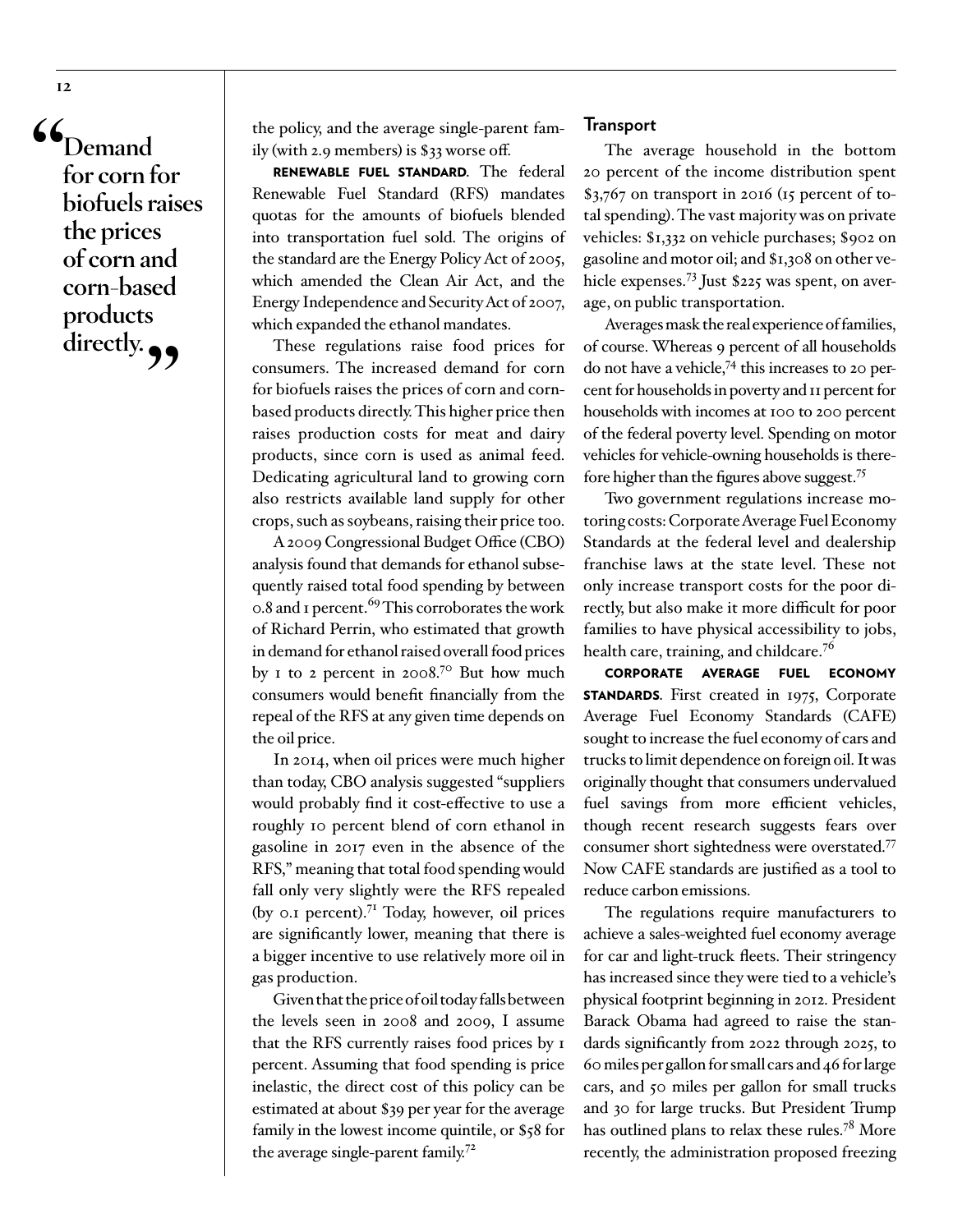the standards entirely at 2020 levels and preventing states (particularly California) from unilaterally imposing stricter regulations.79

CAFE standards increase costs to consumers overall, although the effects are not uniform across vehicles. Meeting fuel economy standards requires high fixed-cost investments in technological improvements by manufacturers. But to hit the sales-weighted averages, manufacturers have to adjust prices to incentivize purchases. Evidence suggests consumers prefer larger, more powerful vehicles. Firms therefore have to offer discounts for smaller, more fuel-efficient models, cross-subsidized by higher prices for larger vehicles. Increased prices for new cars lead to higher prices in the used car market too, as consumers substitute toward older models of the larger vehicles they tend to prefer.

It is beyond the scope of this paper to assess the merits of curbing carbon emissions. Economists are, in any case, doubtful this type of policy will have large effects on emissions, not least because making vehicles more expensive leads consumers to keep older, less fuel-efficient cars on the road longer and incentivizes owners of the more efficient cars to drive more.

If one is worried about the externality of carbon emissions, theory and evidence show that CAFE standards have more regressive effects than an equivalent gas tax for such a goal.80 CAFE standards are roughly equivalent to a tax on the gasoline used per mile of travel. The difference between the consumption of rich and poor on this metric is lower than the total gas consumed. This makes CAFE standards more regressive than a simple gas tax. Additionally, larger vehicle categories also face less stringent standards. The fact that vehicle size tends to increase with income exacerbates the regressive impact of the standards.

Economists Lucas Davis and Christopher Knittel estimate the implicit tax from CAFE standards in 2012 to be around \$180 per vehicle for those in the poorest income quintile.<sup>81</sup> Adjusted for inflation, that's more like  $$194$  today.<sup>82</sup> The standards have become much more stringent since then, suggesting the effect today would be far larger.

Other academic studies find larger effects for broader long-term consumer welfare losses (which include the welfare costs of substituting away from preferred vehicles). In today's prices, for example, Mark Jacobsen estimates a long-run consumer surplus loss of \$226 for every one-mile-per-gallon standard increase for people with incomes below  $$25,000$ .<sup>83</sup> Assuming that this effect was linear (we might assume the marginal cost increases with the standard), this implies that the tightened standards seen between 2011 and 2018 caused consumer welfare losses of more than \$2,230 per vehicle. If the standards planned by President Obama were implemented through 2025, this loss would more than double.<sup>84</sup> This corresponds closely to figures from much older studies. David Greene found that for every one-mile-per-gallon increase in vehicle fuel economy, the average per-vehicle cost was from \$225 to \$450 in today's prices, and figures of these magnitudes have been corroborated in a broader review of the literature. $85$ 

Given that the average used car price is now around \$20,000, this suggests the ratchet in standards since 2011 is likely to account for over 10 percent of the price of a used vehicle.<sup>86</sup> A 10 percent reduction in vehicle prices would save the average poorer household \$133 and the average single-parent family \$307 annually. $87$ 

This appears to be a reasonable estimate. A 2015 paper by Mark Jacobsen and Arthur van Benthem estimated that the standards enacted in 2012 would cause used vehicle prices to rise by \$103 per year relative to the old standards enacted in 2007.<sup>88</sup> An earlier paper by David Austin and Terry Dinan found an annual cost per vehicle per year of \$153 for an increase in the standards of just under 4 miles per gallon. $89$ More recently, the Reason Foundation's Julian Morris estimated that the average price of a new pickup truck has risen by 25 percent since 2013, overwhelmingly because of the CAFE standards. That works out to a net cost of about \$100 per year.90

**"Higher prices for new cars lead to higher prices in the used car market too, as consumers substitute toward older**  models.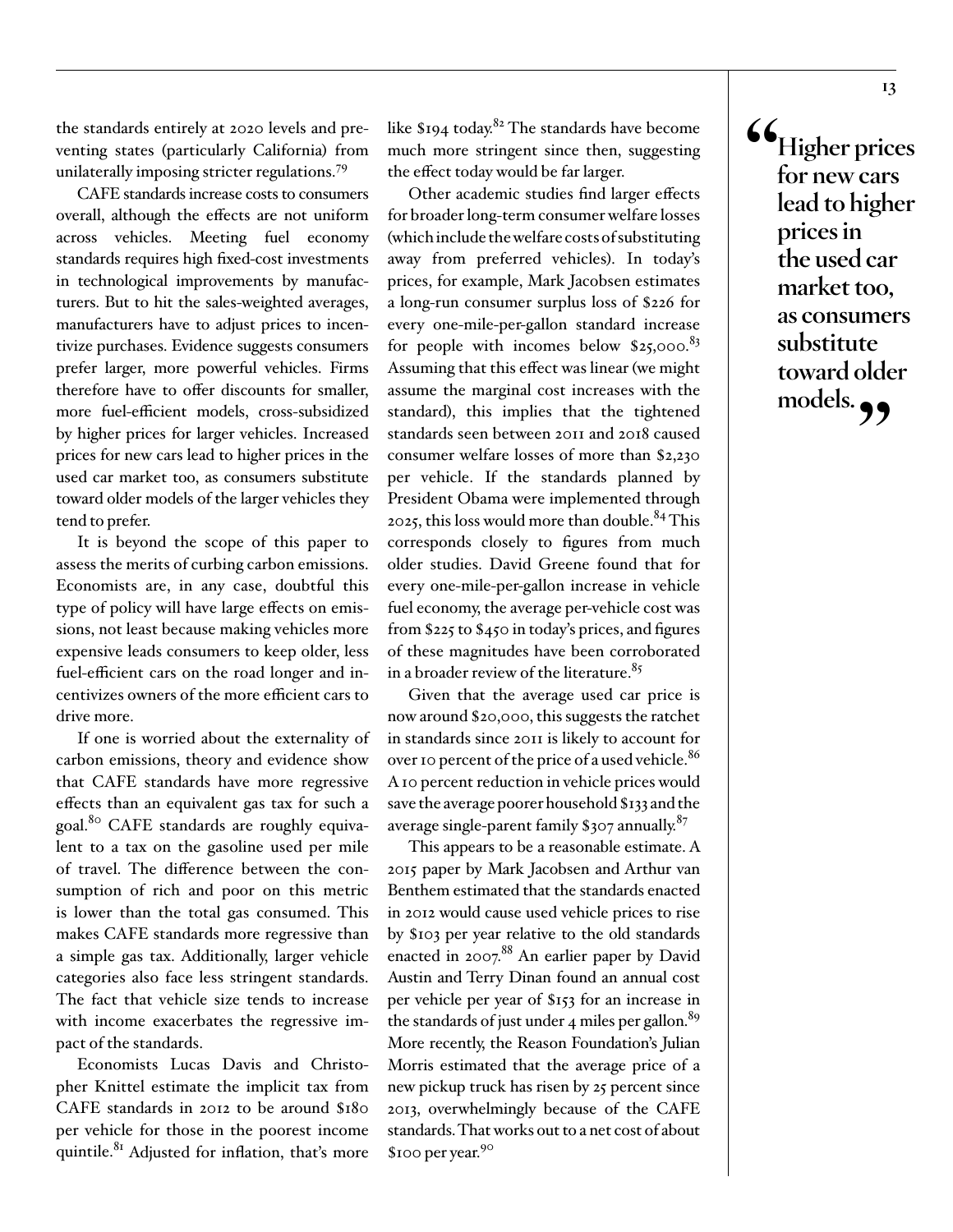**"CAFE standards increase new and used vehicle prices for**  consumers. <sup>1</sup>

While a range exists, all these estimates suggest CAFE standards increase new and used vehicle prices for consumers. Theory and evidence suggests the effects are regressive. While manufacturers are unlikely to undo technological changes that have delivered improved fuel efficiency, President Trump's planned policy of capping standards at 2020 levels would deliver significant annual savings for purchasers of vehicles relative to the trajectory planned by President Obama.

DEALERSHIP FRANCHISE LAWS. Every state has laws governing the economic relationships of car manufacturers with new car dealers. These require dealers to be licensed and can also incorporate restrictions on when franchise relationships can be terminated, canceled, or transferred, restrictions on opening new dealerships in existing market areas, and requirements that manufacturers buy back vehicles or other accessories when a dealership franchise is terminated.91

The most prominent effect of these laws is the restriction of direct sales by manufacturers. But the broad effect of all of them is to insulate dealerships from competition and prevent manufacturers from optimizing their inventory and distribution to best match the demands and preferences of consumers.

"Good cause" regulations, for example, mean manufacturers can only terminate a franchised dealership for a set of enumerated reasons, often not including efficiency. Manufacturers can face penalties and charges if they terminate dealerships because of demand patterns. Though states often allow termination for noncompliance of a franchise agreement, even then the manufacturer faces the burden of proof in showing that they have acted in good faith, the termination is reasonable, and they have given notice with an opportunity for the franchisee to deal with the issue at hand.

Plenty of states have laws that protect existing franchisees from "encroachment" too. Manufacturers must show the need for a new dealership if it is proposed within the same relevant market area as an existing one. Protection of exclusive territories creates

effective monopoly power for dealers, raising profits, when manufacturers might prefer to increase the quantity of sales.

These regulations were justified in the early 20th century as correcting for asymmetric information between the franchiser (the manufacturer) and the franchisee (the dealer) that led to manufacturers exploiting dealers. But today, calls for auto dealership laws are based on the supposed "social benefits" of dealerships, including their roles in the community and as sponsors of local events. Because such claims could be made about all local businesses, they do not provide robust "market failure" justifications for the interventions.

These regulations raise consumer prices, though the magnitudes of the effect are disputed. A paper exploring data from 1972 suggested that new car prices were raised by around 9 percent.<sup>92</sup> A report for the Federal Trade Commission in 1986 found an average price increase of just over 6 percent across all car types.93 In 2001, the Consumer Federation of America summarized the existing literature, concluding that these laws raised new automobile prices by between 6 and 8 percent.94 This was subsequently questioned by the National Automobile Dealers Association, which concluded that the true effect was much lower, at 2.2 percent.<sup>95</sup> But papers focusing on other countries have found effects similar to the 2001 study.<sup>96</sup>

Unfortunately, little modern evidence exists on this subject, and it is beyond the scope of this paper to develop new calculations. The internet may have helped to reduce some of the burden on consumers, and though the price effects will induce substitution to the used car market, we perhaps would not expect prices to be affected to the same extent. Given the best estimates from older work, the average regulatory cost on a household in the bottom quintile is likely to be around \$61 annually, or \$140 for the average single-parent family.<sup>97</sup>

#### **Apparel and footwear**

In 2016, the average household in the bottom income quintile spent \$860 on apparel and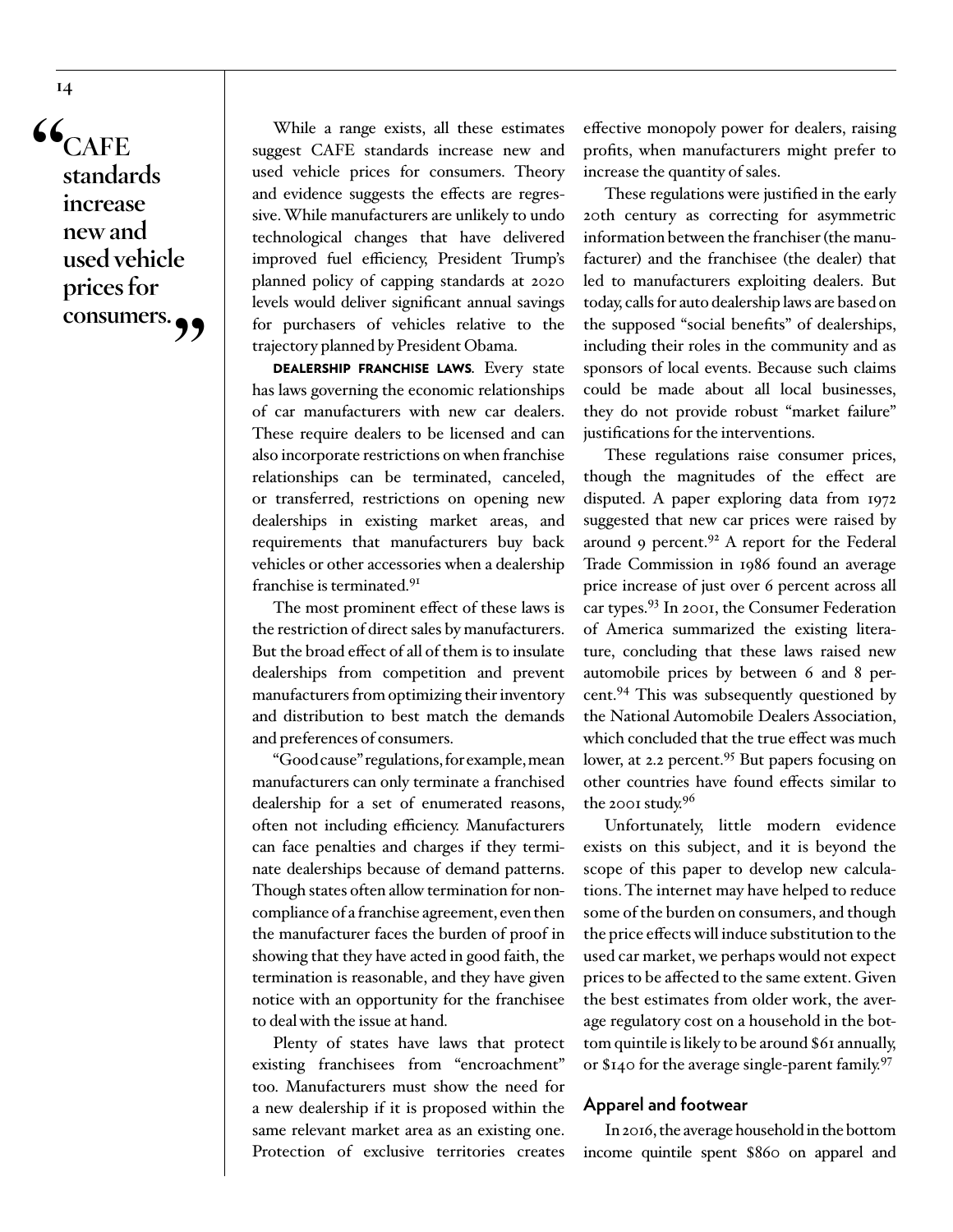footwear, or 3.4 percent of overall spending—the highest proportion of any income quintile.<sup>98</sup> The average single-parent household put 4.5 percent of total expenditure toward these goods.<sup>99</sup> The poor spend a disproportionate amount on clothing and footwear, and family structures most likely to be recipients of means-tested welfare programs (single-parent households) spend most of all.

Yet the federal government makes clothing and footwear more expensive through import tariffs, which are often higher than those imposed on other goods. The United States raised \$33.1 billion overall in tariff revenue in 2017, but \$14 billion of that came from tariffs on apparel and footwear alone. These items account for 4.6 percent of the value of U.S. imports, but 42 percent of duties paid. The average effective tariff rate for U.S. imports overall is just over 1.4 percent. Rates for apparel and footwear are 13.7 percent and 11.3 percent, respectively.100

The Cato Institute's Daniel Ikenson has examined the evolution of clothing and textile protectionism.101 He concludes that such high tariffs do not exist to protect domestic apparel manufacturing. Data from the U.S. Trade Representative estimated that 91 percent of manufactured apparel goods and 96.5 percent of footwear are imported despite the tariffs.<sup>102</sup> In February 2018, just 116,400 people were employed in domestic apparel manufacturing, a collapse from 939,000 in January 1990.<sup>103</sup>

Why then are such highly regressive tariffs imposed? The answer appears to be the lobbying efforts of the capital-intensive U.S. textile industry. Textiles are the major input for labor-intensive apparel production, which largely occurs overseas. To quote Ikenson:

The U.S. textile industry insists on preserving those tariffs as leverage to compel foreign apparel producers to purchase their inputs. Preferential access [to U.S. markets] is conditioned on use of U.S. textiles. The high rates of duty apply, generally, to all "normal trade relations" partners. But those duties are

much lower or excused entirely for trade agreement partners, provided that the finished garment comprises of textiles made in countries that are signatories to the agreement.<sup>104</sup>

U.S. consumers pay the price of this protectionism, and poorer consumers especially. In fact, protectionism is doubly regressive. Not only do poorer households spend relatively more on clothes and footwear, but Edward Gresser's work has shown how often luxury clothes and shoes face lower tariff rates than inexpensive products.<sup>105</sup>

Consider Table 3 (an updated version of Gresser's work) below. Where duties are applicable, a pure cashmere sweater import incurs a 4 percent tariff, a wool sweater a 16 percent tariff, and an acrylic sweater a whopping 32 percent. Men's silk shirts would see a 0.9 percent tariff, cotton shirts a 19.7 percent tariff, and cheaper polyester shirts a 32 percent tariff. Leather dress shoes have an 8.5 percent tariff, whereas cheap sneakers would see a 43 percent tariff. Windbreakers, leggings, tank tops, and other clothes made cheaply from synthetic fabrics face a 32 percent tariff if sourced from countries that the United States does not have a free-trade agreement with.

Assuming poorer households tend to buy cheaper products, these differential tariffs have perniciously regressive effects. (And not just for clothes; as Table 3 shows, similar trends are seen for consumer goods such as handbags, necklaces, and blankets).

It is difficult to calculate the true overall cost of these tariffs to poor families. That would require detailed information on the effect on domestic substitute goods prices, knowledge of products bought by poor families and their propensity to import in the absence of protectionism.

Nevertheless, we can develop cautious lower-bound estimates of the financial cost. The average household in the poorest income quintile spends \$655 on apparel and \$206 on footwear per year. Assuming the import propensities for the population as a whole apply to **"The poor spend a disproportionate amount on clothing and footwear."**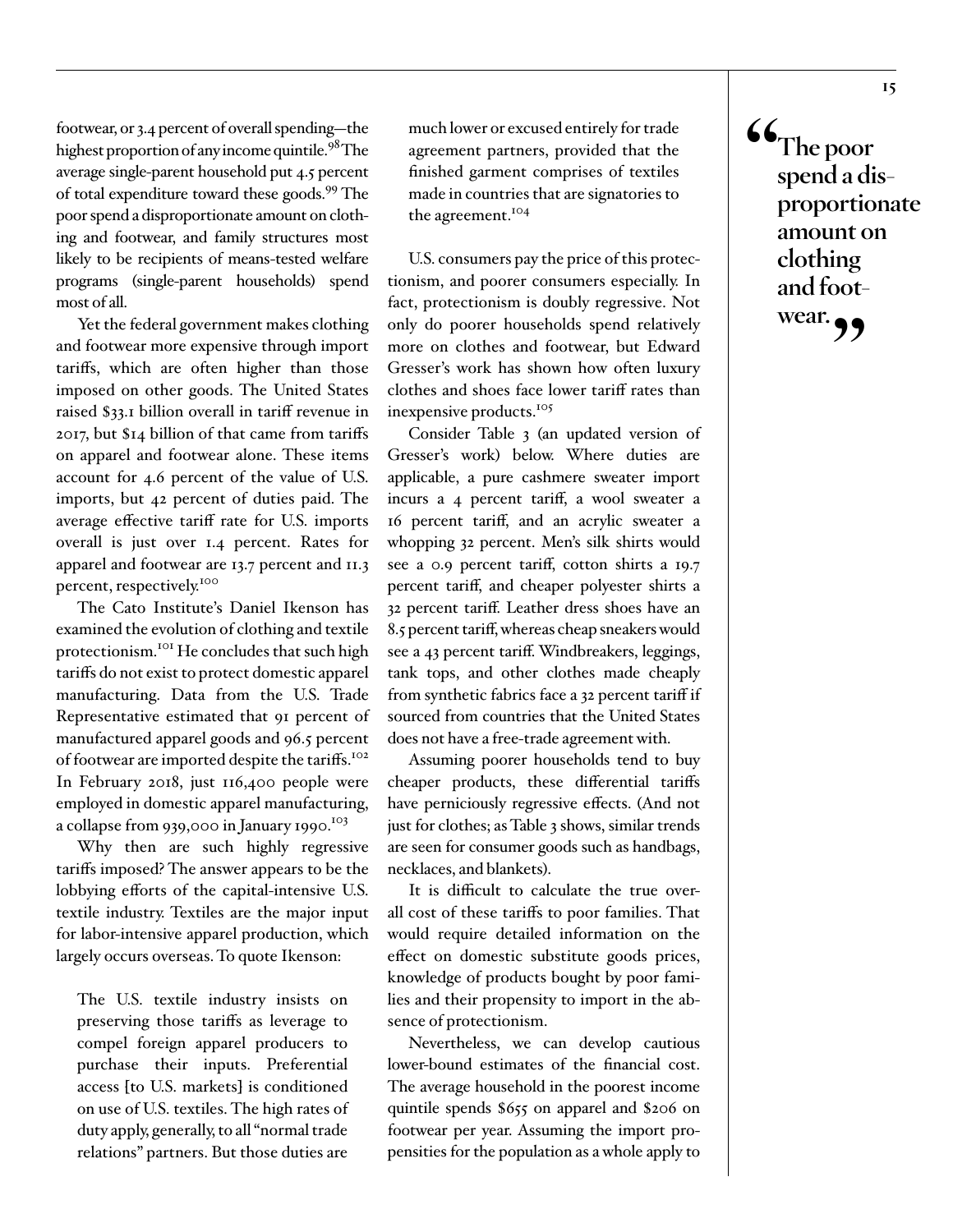# **Table 3 Regressive tariffs (percentage on various goods)**

| Product      | Luxury good                  | Medium-end good                                                       | Low-end good                       |
|--------------|------------------------------|-----------------------------------------------------------------------|------------------------------------|
| <b>Shoes</b> | 8.5 men's leather dress shoe | 20 trail running shoes                                                | 48 sneakers \$3 or under           |
| Sweater      | 0.9 silk; 4 pure cashmere    | 16 wool                                                               | 32 acrylic                         |
| Men's shirt  | $0.9$ silk                   | 19.7 cotton                                                           | 32 polyester                       |
| Handbag      | 5.3 snakeskin                | 9 leather valued over \$20<br>each/10 leather valued \$20 or<br>under | 16 canvas                          |
| Necklace     | 5 gold necklace              | 6.3 silver                                                            | 13.5 cheap silver rope<br>necklace |
| Blanket      | 0 wool/cashmere              | 8.4 cotton                                                            | 8.5 polyester                      |

Source: United States International Trade Commission, Tariff Database, [https://dataweb.usitc.gov/scripts/tariff.asp.](https://dataweb.usitc.gov/scripts/tariff.asp)

Note: The codes needed to find tariff rates for these products are: 64035960, 64029142, 64029160, 61109010/61101210, 61103030, 61059040, 61051000, 61052020, 71131921, 71131110, 71131120, 63012000, 63013000.

> poorer people implies \$595 of apparel spending and \$199 of footwear spending is on imported goods. Taking average effective tariff rates for apparel and footwear for this spending (13.7 and 11.3 percent) implies a combined direct tariff cost of \$92 per year for the average household in the poorest income quintile, or \$204 per year for the average single-parent household.<sup>106</sup>

> These figures underestimate the true burden, though, because they only represent the direct cost from current spending on imported goods. They assume tariffs do not raise domestically produced goods prices, though in reality the anti-competitive effect of the tariffs would be expected to raise prices here too. The calculation also assumes the same effective tariff rates for apparel and footwear apply for the poorest households as for the whole population, but we have seen that products that the poor are more likely to buy tend to face higher tariff rates. Consumer welfare losses from tariffs are higher than the implied savings here, of course, since tariffs make consumers less willing to buy imported products that they would otherwise prefer.

Nevertheless, these figures correspond well to calculations by Jason Furman, Katheryn Russ, and Jay Shambaugh that provide an estimate of the overall tariff burden (all goods, not just apparel and footwear) of around \$100 and \$238 per year for poorer and single-parent households, respectively.<sup>107</sup>

#### **Occupational Licensing**

State governments regulate numerous occupations through education, training, or test requirements, creating barriers to entry to practicing a trade. This restricts the supply of providers within the state and discourages movement of professionals across state lines, raising the price of services.

Licensing gets justified on grounds of imperfect information between buyer and seller, particularly when harm could result from lowquality service. This argument is most forcefully made about medical professionals, where it is argued that "quack" practitioners might do substantial harm to patients. Yet restrictions on entry come with tradeoffs, including higher prices and deterring talented people from

**16**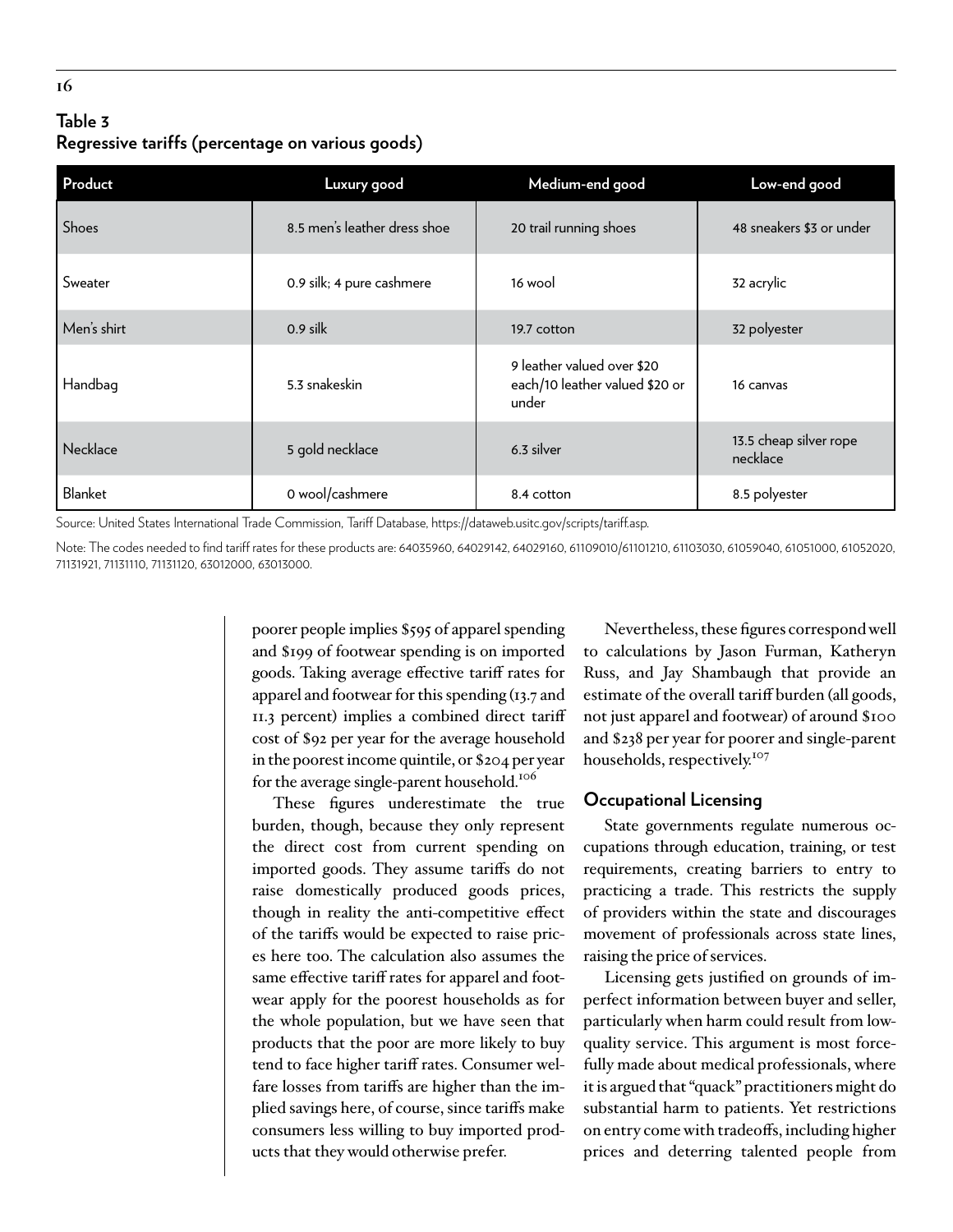entering a profession. Ideally, one must weigh up any benefits of reduced quackery against these supply-restricting consequences.

Other sectors commonly licensed include hair braiding, barbers, and sign-language interpreters, where any costs associated with low-quality providers are likely much smaller. In these cases, consumers are best placed to judge a price-quality bundle, and intermediate institutions such as online rating sites can provide information about the nature and quality of service. Markets may even deliver certification mechanisms for safety- or quality-sensitive customers. Instead, licensure boards are often dominated by existing providers with a vested interest against competition. The arguments that licensure corrects for some "market failure" are therefore increasingly difficult to justify. Yet 25 to 30 percent of Americans now work in licensed occupations.<sup>108</sup>

A plethora of research has found licensure raises wages in licensed sectors (relative to no licensure or no certification). A recent study found that "having a license when it is not required has no influence on wage determination, but, when it is required, licensing raises wages by 7.5 percent," even controlling for a host of worker and occupational characteristics.<sup>109</sup>

Whether this raises prices depends on whether consumers would demand equally robust entry barriers in the form of certification absent government intervention. Without licensure constraints, prices of services are likely to be lower, unless state governments provide economies of scale in license provision relative to private certificates. However, in many cases consumers are unlikely to demand substitute certification at all, and so the wage premium would evaporate.

Research on individual markets confirms this intuition. Relaxing licensing laws to allow nurse practitioners to perform tasks without medical doctor supervision was found to reduce well-child exam prices by between 3 and 16 percent.<sup>110</sup> Delicensing of funeral servicing providers in Colorado lowered funeral prices significantly.<sup>111</sup> Older papers estimated that dental assistant and hygienist licensing raised prices of dental visits by between 7 and 11 percent, and optician licensing the price of eye care by between 5 and 13 percent.<sup>112</sup>

Two attempts have been made to estimate the aggregate costs of occupational licensing to consumers. Morris Kleiner, Alan Krueger, and Alex Mas estimated a \$203 billion annual cost, or \$1,567 per household.<sup>113</sup> The Heritage Foundation's Salim Furth estimates a lower figure, with a cost to the average household of  $$1,033$  per year.<sup>114</sup>

Ideally, we would produce a more accurate estimate using detailed data of the cost of licensure by sector mapped against spending patterns for poor households. We know, for example, that poorer households spend relatively more on health care than richer households but also that richer households spend more on other grooming services affected by the licensure premium. Poorer households are likely to be more price sensitive and less discerning about "quality." One must bear in mind, too, that because licensing restricts people from practicing certain occupations, the potential labor supply is increased in nonlicensed sectors, putting downward pressure on labor costs and hence prices in other industries.

Bearing these caveats in mind, I assume that the total spending ratio of poorer and singleparent households to the average household is the same as the ratio of spending on licensed services between the groups. Using the household costs of licensure from Kleiner and Furth implies an average annual cost to poorer households of between \$450 and \$690 per year, and between \$760 to \$1,160 per year for the average singleparent household.<sup>115</sup> Again, this is a lower bound to the true economic costs for poorer people, not least because occupational entry barriers prevent individuals from taking up new and better job opportunities because of the time and financial costs of meeting the licensure requirements.

#### **CONCLUSION**

This paper has demonstrated how government interventions raise the cost of living for **"Occupational entry barriers prevent individuals from taking up new and better job opportunities."**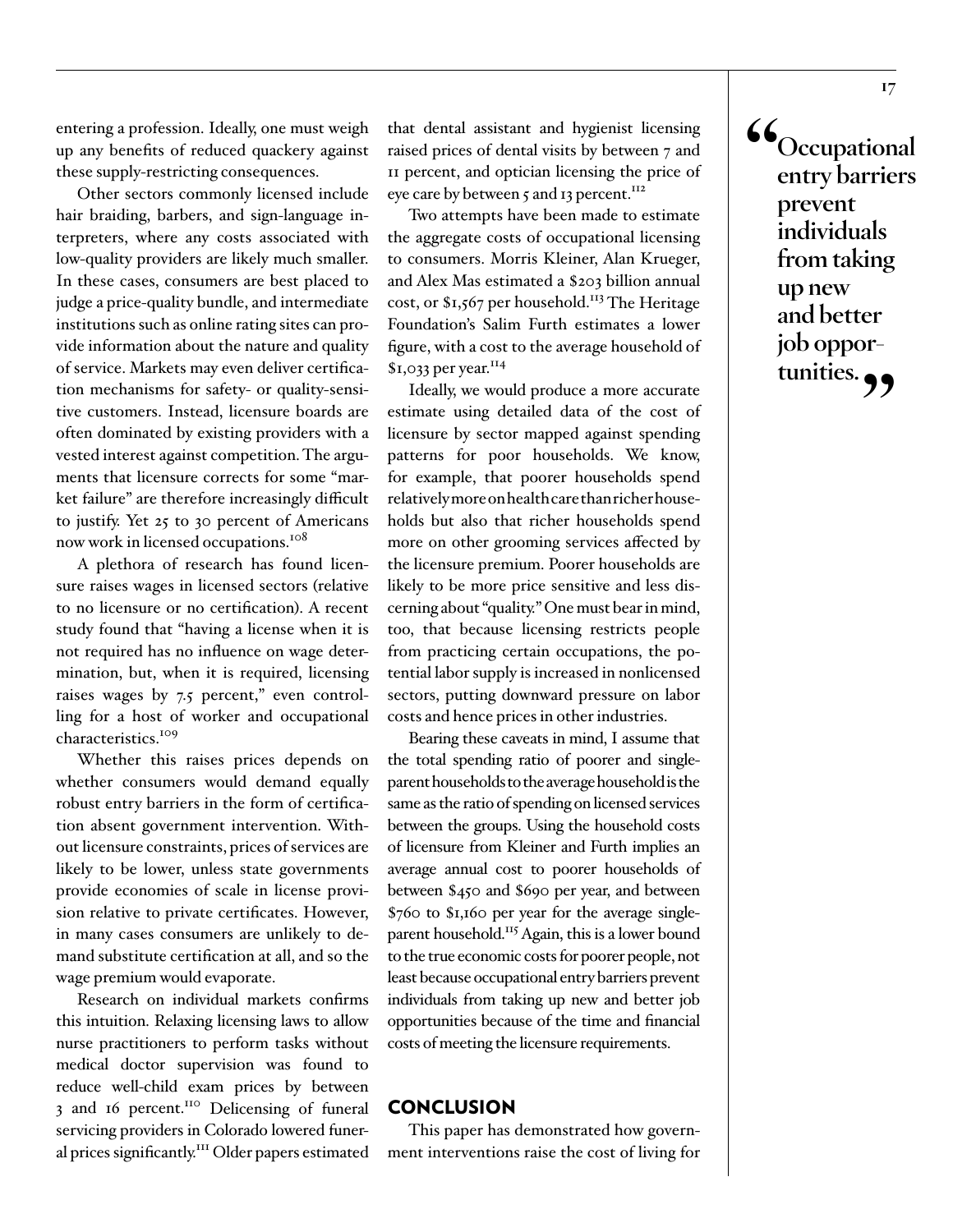**"A 'cost-based' approach to poverty alleviation should be considered a key tool in helping the less well-off."**

**18**

poor and single-parent households.

Debates on policies to help the poor tend to focus on redistribution, tax breaks, minimum wage hikes, and government-provided services. But liberalizing reform in the markets outlined above could improve the financial well-being of less well-off households without new government expenditure or risky labor-market interventions. A "costbased" approach to poverty alleviation should be considered a key tool in helping the less well-off.

Table 4 summarizes the estimated direct costs to poorer and single-parent households of existing interventions. These are based on extremely cautious assumptions and likely understate the true financial impacts. The ranges are wide, reflecting differences in household location and composition.

However, a reasonable central range for poorer households would be a lower bound cost of \$830 per year for a household with no children living in a rural area, up to \$3,500 for a poor family living in an expensive city such as New York with a young child in full-time infant care.<sup>116</sup>

The figures here relate only to the direct effects of these policies on prices and so ignore the broader effect on productivity and market incomes. For land-use and zoning laws, child-care regulations, policies that increase driving costs, and occupational licensure these secondary effects could be very large indeed. Liberalization could improve labor mobility, willingness to move into the labor market, and job options available to the unemployed and existing low-paid workers.

The calculations are cautious for other

| $\epsilon$              |                                                                         |                                  |                            |  |  |
|-------------------------|-------------------------------------------------------------------------|----------------------------------|----------------------------|--|--|
| <b>Expenditure type</b> | Policy area                                                             | Household in<br>poorest quintile | Single-parent<br>household |  |  |
| Housing                 | Land-use regulations and zoning laws                                    | $0 - $2,000$                     | $$0 - $3,500 +$            |  |  |
| Childcare               | Caregiver regulations and<br>staff-child ratios                         | $0 - $2,078 +$                   | $$0 - $2,078 +$            |  |  |
| Food                    | Milk-marketing orders<br>Sugar interventions<br>Renewable fuel standard | \$38<br>\$18<br>\$39             | \$54<br>\$33<br>\$58       |  |  |
| Transport               | Corporate average fuel economy standards<br>Dealership franchise laws   | \$133<br>\$61                    | \$279<br>\$140             |  |  |
| Apparel and footwear    | <b>Tariffs</b>                                                          | \$92                             | \$204                      |  |  |
| Occupational licensing  | Aggregate costs to consumers                                            | \$450-\$690                      | $$760 - $1,160$            |  |  |

#### **Table 4 Summary of costs of interventions on the poor and single parents (dollars per year)**

Source: Author's calculations applied largely through the Bureau of Labor Statistics Consumer Expenditure Survey, [https://www.bls.gov/cex/.](https://www.bls.gov/cex/)

Note: Housing costs range from areas with no effective regulatory tax through to the implied regulatory tax in expensive cities (adjusted to relative spending by poor and single-parent households). Child-care costs range from \$0 for those with no young children in infant care to the implied savings from relaxing staff-child ratios by one child in the most expensive region for childcare (D.C.). Milk-marketing order costs calculated using information from Chouinard et al. Sugar program costs calculated applying per person midpoint cost of Beghin and Elobeid cost estimate, multiplied by average household numbers for poor and single-parent families. Renewable food standard cost based on 1 percent uplift in food prices applied to food spending levels. Corporate average fuel economy standards cost calculated as 10 percent increase in vehicle prices applied to vehicle purchase spending levels. Dealership franchise laws cost assumes new vehicle prices are increased by 6 percent and used car prices by 4 percent as a result of the regulations. Tariff costs estimated on current spending levels by poor and single-parent households, based on whole population import propensities and average effective tariff rates on apparel and footwear. Occupational licensing costs based on the average cost of licensure per household estimates from Kleiner et al. and Furth adjusted for spending levels of the poor and single parents. For more information on the assumptions behind these calculations, see the discussion in relevant sections of the paper.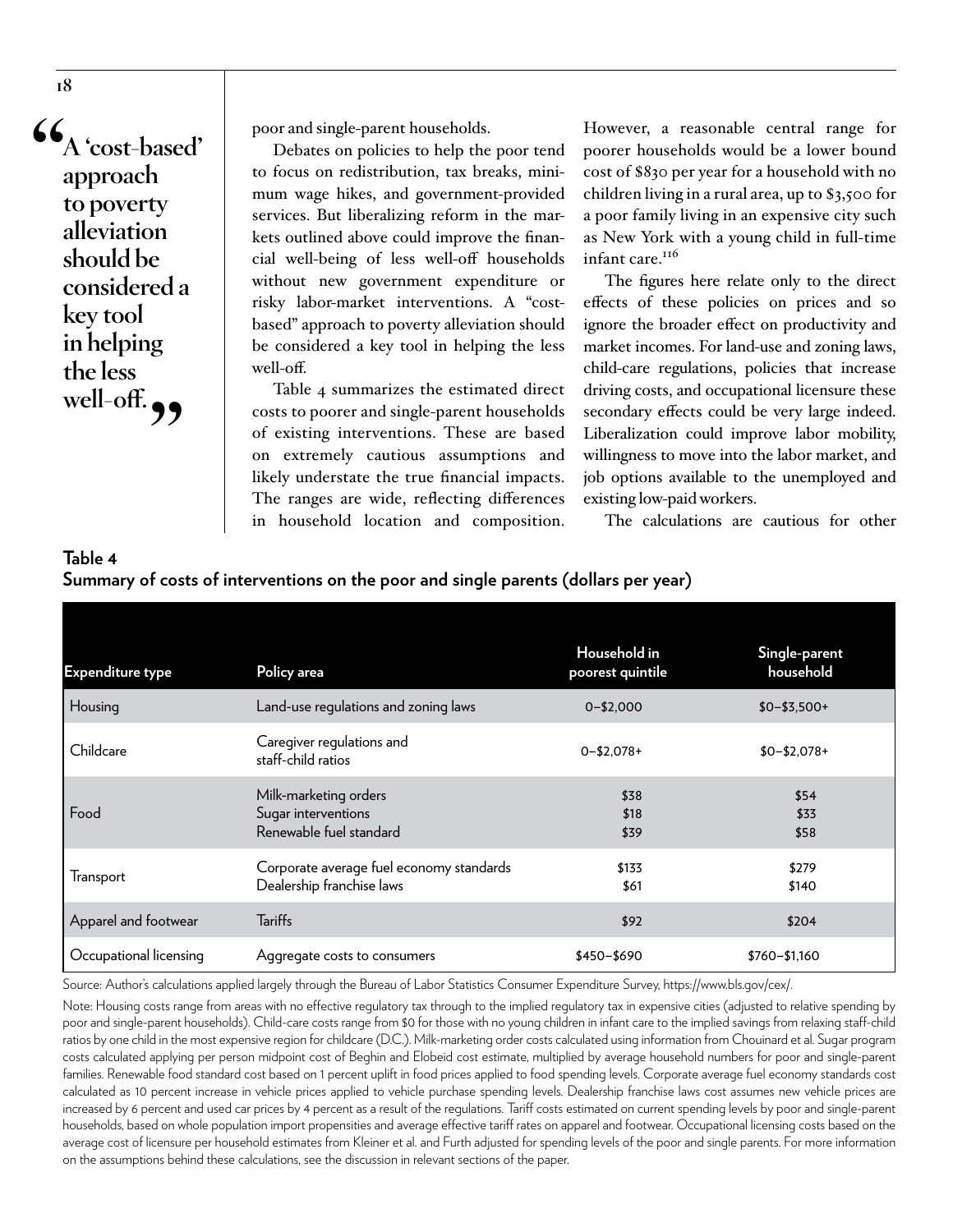reasons. Estimates of the cost of sugar interventions and tariffs on clothing and footwear assume that the poor have the same consumption habits as the broader population, though there are reasonable grounds to suspect the cost borne by them is even higher. The cost of child-care regulations is pegged at the savings from very modest relaxation of existing staffing regulations, rather than full repeal, which could deliver huge price reductions. This analysis also ignores regressive interventions in other areas where the poor spend significant amounts, especially health care and utilities.

Individual households will face very different costs depending on exactly where they live, whether they have young children, their means of transportation, and other spending tastes and preferences. This paper has shown, though, that a "cost-based" reform agenda could deliver major financial savings for poor families.

A concerted anti-poverty agenda across all levels of government overturning these damaging policies could have political benefits too. The

lower cost of living would lessen political demands for government to redistribute income. The aspirations of the "living wage" campaign would be much more likely to be achieved, but through lower living costs rather than demands for states or cities to raise minimum wages. Better financial outcomes for the poor through market activity might lead to greater support for economic liberalization in other sectors.

Reform would be politically challenging. But with the federal finances suffering from large and growing imbalances and widespread concern about the future of labor markets, now is an opportune time for a new approach to assist those on low incomes. For too long an obsessive focus on the role of government transfers and minimum wage laws in alleviating poverty has blinded campaigners and politicians to areas where existing policies raise living costs. We should aspire to undo this damage, rather than doubling down on a more interventionist agenda that, in part, seeks to treat the symptoms of current mistakes.

 $\mathbf{G}_{A \text{ 'cost-}}$ **based' reform agenda could deliver major financial savings for poor families."**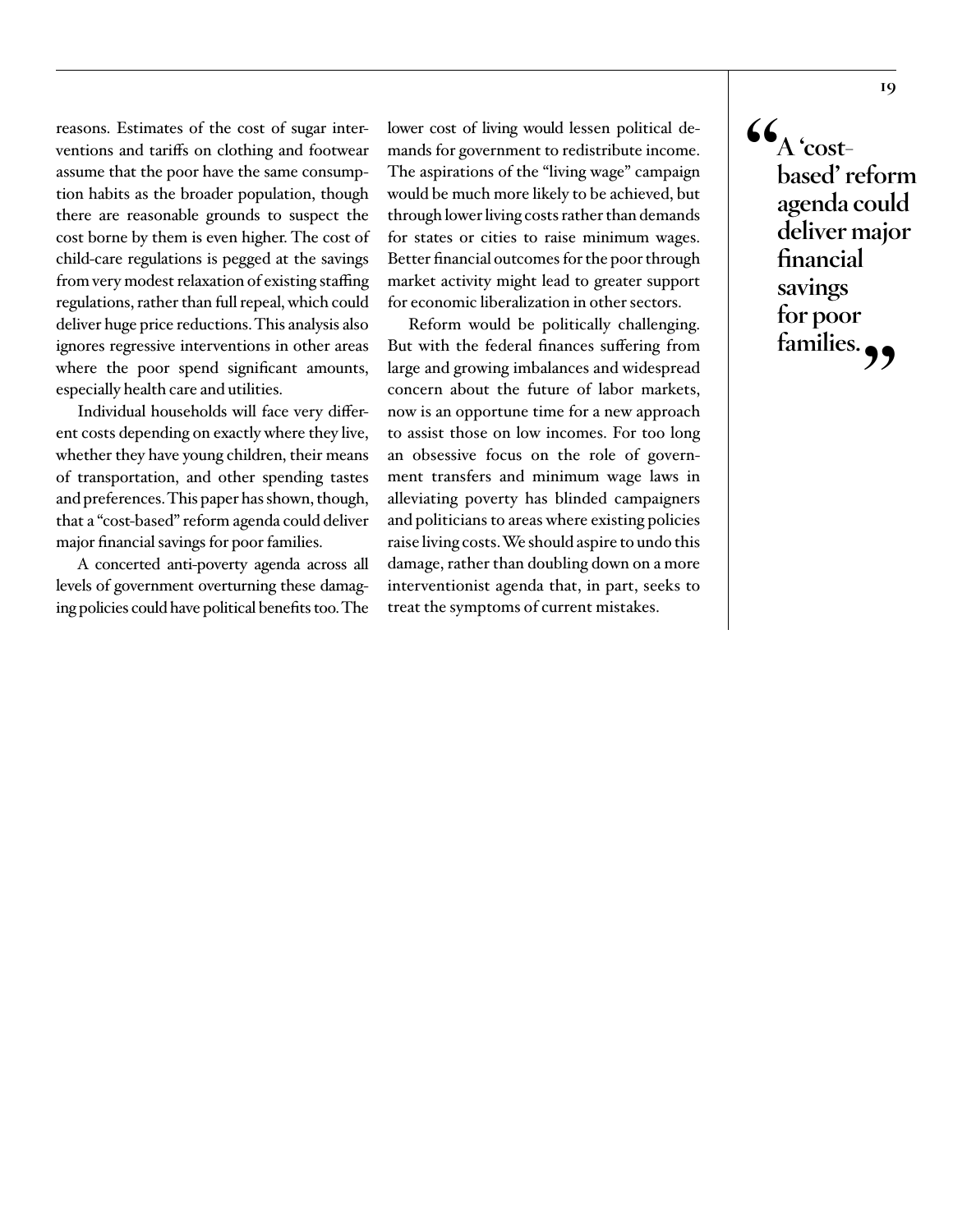#### NOTES

1. Michael Tanner, "The American Welfare State: How We Spend Nearly \$1 Trillion a Year Fighting Poverty-and Fail," Cato Institute Policy Analysis no. 694, April 11, 2012, [https://](https://www.cato.org/publications/policy-analysis/american-welfare-state-how-we-spend-nearly-%241-trillion-year-fighting-poverty-fail) [www.cato.org/publications/policy-analysis/american-welfare](https://www.cato.org/publications/policy-analysis/american-welfare-state-how-we-spend-nearly-%241-trillion-year-fighting-poverty-fail)[state-how-we-spend-nearly-%241-trillion-year-fighting](https://www.cato.org/publications/policy-analysis/american-welfare-state-how-we-spend-nearly-%241-trillion-year-fighting-poverty-fail)[poverty-fail.](https://www.cato.org/publications/policy-analysis/american-welfare-state-how-we-spend-nearly-%241-trillion-year-fighting-poverty-fail)

2. See discussion of theories of causes of poverty in Michael Tanner, *The Inclusive Economy: How to Bring Wealth to America's Poor*, Cato Institute, forthcoming, December 2018.

3. Sean Higgins, "Democrats Officially Introduce \$15 Minimum Wage Bill," *Washington Examiner*, May 25, 2017.

4. See "A Living Wage," BernieSanders.com, [https://berniesanders.](https://berniesanders.com/issues/a-living-wage/) [com/issues/a-living-wage/;](https://berniesanders.com/issues/a-living-wage/) and "Early Childhood Education," HillaryClinton.com, [https://www.hillaryclinton.com/issues/](https://www.hillaryclinton.com/issues/early-childhood-education/) [early-childhood-education/](https://www.hillaryclinton.com/issues/early-childhood-education/).

5. Ryan Bourne, "A Jobs Guaranteed Economic Disaster," Cato at Liberty, Cato Institute, April 24, 2018, [https://www.cato.org/blog/](https://www.cato.org/blog/jobs-guaranteed-economic-disaster) [jobs-guaranteed-economic-disaster.](https://www.cato.org/blog/jobs-guaranteed-economic-disaster)

6. Dylan Matthews, "Hillary Clinton Almost Ran for President on a Universal Basic Income," Vox.com, September 12, 2017; see also Charles Murray, "A Guaranteed Income for Every American," *Wall Street Journal*, June 3, 2016.

7. Ramesh Ponnuru, "Tax Relief for Parents," Statement before the Senate Committee on Finance on "Individual Tax Reform," September 14, 2017, http://www.aei.org/publication/tax-relief-forparents/; and Sen. Mike Lee, "Sens. Lee and Rubio to Introduce Child Tax Credit Refundability Amendment," November 29, 2017, [https://www.lee.senate.gov/public/index.cfm/2017/11/sens](https://www.lee.senate.gov/public/index.cfm/2017/11/sens-lee-and-rubio-to-introduce-child-tax-credit-refundability-amendment)[lee-and-rubio-to-introduce-child-tax-credit-refundability-amendment.](https://www.lee.senate.gov/public/index.cfm/2017/11/sens-lee-and-rubio-to-introduce-child-tax-credit-refundability-amendment)

8. "A Better Way: Our Vision for a Confident America," Poverty, Opportunity, and Upward Mobility, June 7, 2016, [https://abetterway.](https://abetterway.speaker.gov/_assets/pdf/ABetterWay-Poverty-PolicyPaper.pdf) [speaker.gov/\\_assets/pdf/ABetterWay-Poverty-PolicyPaper.pdf.](https://abetterway.speaker.gov/_assets/pdf/ABetterWay-Poverty-PolicyPaper.pdf)

9. For example, it is widely acknowledged that policies that seek to ameliorate climate change by raising the cost of carbon emissions hit the poor hard. But the objective of these policies is to internalize the social costs of carbon, which theoretically raises overall economic efficiency. Though one can debate whether existing policies do this well, or whether they are needlessly regressive, this paper avoids issues where these kinds of judgments are required, instead focusing on areas where market failure arguments are weak and the policies have clear regressive effects.

10. Arloc Sherman, "Official Poverty Measure Masks Gains Made over Last 50 Years," Center for Budget and Policy Priorities, September 13, 2013, [https://www.cbpp.org/research/](https://www.cbpp.org/research/official-poverty-measure-masks-gains-made-over-last-50-years) [official-poverty-measure-masks-gains-made-over-last-50-years.](https://www.cbpp.org/research/official-poverty-measure-masks-gains-made-over-last-50-years)

11. Bruce D. Meyer and Derek Wu, "The Poverty Reduction of Social Security and Means-Tested Transfers," NBER Working Paper no. 24567, May 2018, [http://www.nber.org/papers/w24567.](http://www.nber.org/papers/w24567)

12. David Neumark, "Reducing Poverty via Minimum Wages, Alternatives," Federal Reserve Bank of San Francisco Economic Letter no. 2015-38, December 28, 2015, [https://www.frbsf.](https://www.frbsf.org/economic-research/publications/economic-letter/2015/december/reducing-poverty-via-minimum-wages-tax-credit/) [org/economic-research/publications/economic-letter/2015/](https://www.frbsf.org/economic-research/publications/economic-letter/2015/december/reducing-poverty-via-minimum-wages-tax-credit/) [december/reducing-poverty-via-minimum-wages-tax-credit/](https://www.frbsf.org/economic-research/publications/economic-letter/2015/december/reducing-poverty-via-minimum-wages-tax-credit/).

13. Bruce Meyer and James Sullivan, "Winning the War: Poverty from the Great Society to the Great Recession," Brookings Papers on Economic Activity, Fall 2012, [https://www.brookings.](https://www.brookings.edu/wp-content/uploads/2012/09/2012b_Meyer.pdf) [edu/wp-content/uploads/2012/09/2012b\\_Meyer.pdf.](https://www.brookings.edu/wp-content/uploads/2012/09/2012b_Meyer.pdf)

14. Congressional Budget Office, *The Budget and Economic Outlook: 2018 to 2028*, April 2018.

15. Congressional Budget Office, *The 2017 Long-Term Budget Outlook*, March 2017.

16. See Karel Martens and José L. Montiel Olea, "Marginal Tax Rates and Income: New Times Series Evidence," NBER Working Paper no. 19171, September 2017, [http://www.nber.](http://www.nber.org/papers/w19171) [org/papers/w19171](http://www.nber.org/papers/w19171); and Robert J. Barro and Charles J. Redlick, "Macroeconomic Effects from Government Purchases and Taxes," NBER Working Paper no. 15369, December 2011, [http://](http://www.nber.org/papers/w15369) [www.nber.org/papers/w15369](http://www.nber.org/papers/w15369). Concerning the latter, Barro states in the *Wall Street Journal* that "My research with Charles Redlick, published in 2011 by the *Quarterly Journal of Economics*, suggests that cutting the average marginal tax rate for individuals by 1 percentage point increases gross domestic product by 0.5% over the next two years." Robert J. Barro, "Tax Reform Will Pay Growth Dividends," *Wall Street Journal*, January 4, 2018.

17. See David Neumark and Cortnie Shupe, "Declining Teen Employment: Minimum Wages, Other Explanations, and Implications for Human Capital Investment," Mercatus Center Working Paper, February 7, 2018, [https://www.mercatus.org/](https://www.mercatus.org/publications/declining-teen-employment-minimum-wage-human-capital-investment)

**20**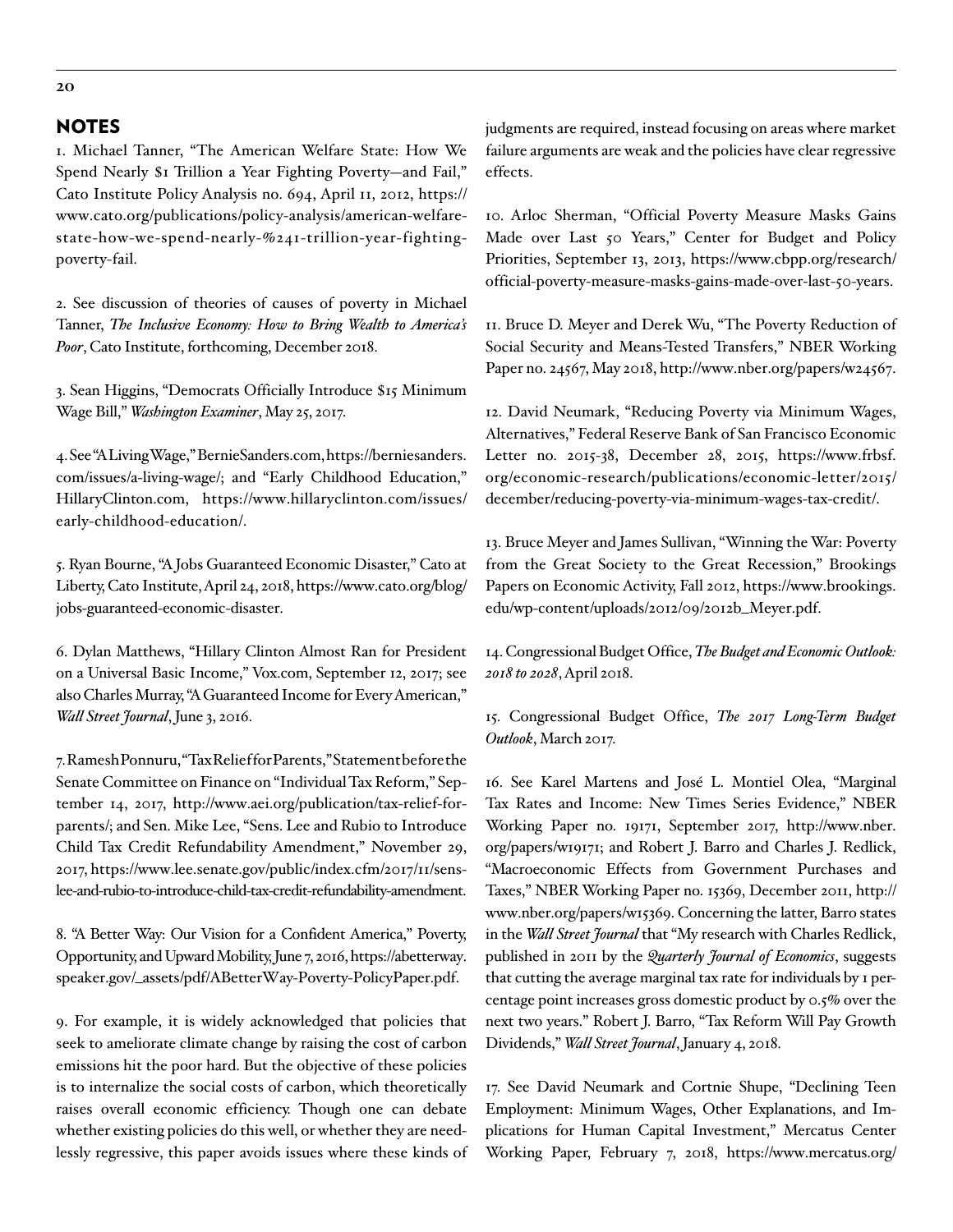[publications/declining-teen-employment-minimum-wage](https://www.mercatus.org/publications/declining-teen-employment-minimum-wage-human-capital-investment)[human-capital-investment](https://www.mercatus.org/publications/declining-teen-employment-minimum-wage-human-capital-investment).

18. See summary of the literature in Ryan Bourne, "A Seattle Game-Changer?," *Regulation* 40, no. 4 (Winter 2017–2018): 8–11, [https://object.cato.org/sites/cato.org/files/serials/files/](https://object.cato.org/sites/cato.org/files/serials/files/regulation/2017/12/regulation-v40n4-6.pdf) [regulation/2017/12/regulation-v40n4-6.pdf](https://object.cato.org/sites/cato.org/files/serials/files/regulation/2017/12/regulation-v40n4-6.pdf).

19. Neil Irwin, "The Unemployment Rate Rose for the Best Possible Reason," *New York Times*, July 6, 2018.

20. In Britain, working-age welfare bore a hugely disproportionate share of the deficit reduction measures seen following the general election during 2010.

21. Andrew Hall and Jesse Yoder, "Does Homeownership Influence Political Behavior? Evidence from Administrative Data," Department of Political Science, Stanford University, August 7, 2018.

22. Bureau of Labor Statistics, Consumer Expenditure Survey, Metropolitan Statistical Area Tables, [https://www.bls.gov/cex/](https://www.bls.gov/cex/tables.htm#MSA) [tables.htm#MSA.](https://www.bls.gov/cex/tables.htm#MSA)

23. Child Care Aware of America, "2017 Appendices: Parents and the High Cost of Child Care," http://usa.childcareaware.org/ costofcare.

24. The costs to the average poor household of anti-competitive, regressive regulations would be higher still if we also examined some utilities and health care interventions; but that is beyond the scope of this paper.

25. Pew Charitable Trusts, "Household Expenditures and Income," March 2016. The poorest quintile are more likely to be renters: 61 percent of households in the bottom quintile and 66 percent of single-parent households rent, compared to just 15 percent of households in the top income quintile; see Bureau of Labor Statistics, Consumer Expenditure Survey 2016, Table 1101, Quintiles of income before taxes, and Table 1502, Composition of consumer unit.

26. Demographia, "14th Annual Demographia International Housing Affordability Survey: 2018," January 22, 2018, [http://](http://demographia.com/dhi.pdf) [demographia.com/dhi.pdf.](http://demographia.com/dhi.pdf) It is worth noting that Demographia limits its analysis to metropolitan areas with populations of I million people or more.

27. Crystal Chen, "Zumper National Rent Report: March 2018," Zumper.com, February 28, 2018.

28. Edward L. Glaeser, Joseph Gyourko, and Raven Saks, "Why Is Manhattan So Expensive? Regulation and the Rise in Housing Prices," *Journal of Law and Economics* 48, no. 2 (October 2005): 331–69.

29. Vanessa Brown Calder, "Zoning, Land-Use Planning, and Housing Affordability," Cato Institute Policy Analysis no. 823, October 18, 2017, [https://www.cato.org/publications/policy](https://www.cato.org/publications/policy-analysis/zoning-land-use-planning-housing-affordability)[analysis/zoning-land-use-planning-housing-affordability.](https://www.cato.org/publications/policy-analysis/zoning-land-use-planning-housing-affordability)

30. Stephen Malpezzi, "Housing Prices, Externalities, and Regulation in U.S. Metropolitan Areas," *Journal of Housing Research* 7, no. 2 (1996): 209–41.

31. Raven Saks, "Job Creation and Housing Construction: Constraints on Metropolitan Area Employment Growth," Finance and Economics Discussion Series, Divisions of Research and Statistics and Monetary Affairs, Federal Reserve Board, Working Paper no. 2005-49, September 22, 2005.

32. Keith R. Ihlanfeldt, "The Effect of Land Use Regulation on Housing and Land Prices," *Journal of Urban Economics* 61, no. 3 (May 2007).

33. Chang-Tai Hsieh and Enrico Moretti, "Why Do Cities Matter? Local Growth and Aggregate Growth," Econometrics Laboratory, University of California, Berkeley, Working Paper, April 2015.

34. Rebecca Diamond, Timothy McQuade, and Franklin Qian, "The Effects of Rent Control Expansion on Tenants, Landlords, and Inequality: Evidence from San Francisco," NBER Working Paper no. 24181, January 2018,<http://www.nber.org/papers/w24181>.

35. Vanessa Brown Calder, "Zoning, Land-Use Planning, and Housing Affordability."

36. Bureau of Labor Statistics, Consumer Expenditure Survey 2016, Tables 3004, 3024, and 3033.

37. Jordan Weissman, "So You're Rich for an American. Does That Make You Rich for New York?" Slate Moneybox, August 29, 2014.

38. Calculation by author subtracting Glaeser et al. estimate of implied regulatory tax for New York (12.2 percent) from average New York household expenditure on shelter of \$16,882 in 2016 (taken from Consumer Expenditure Survey 2016, Table 3004).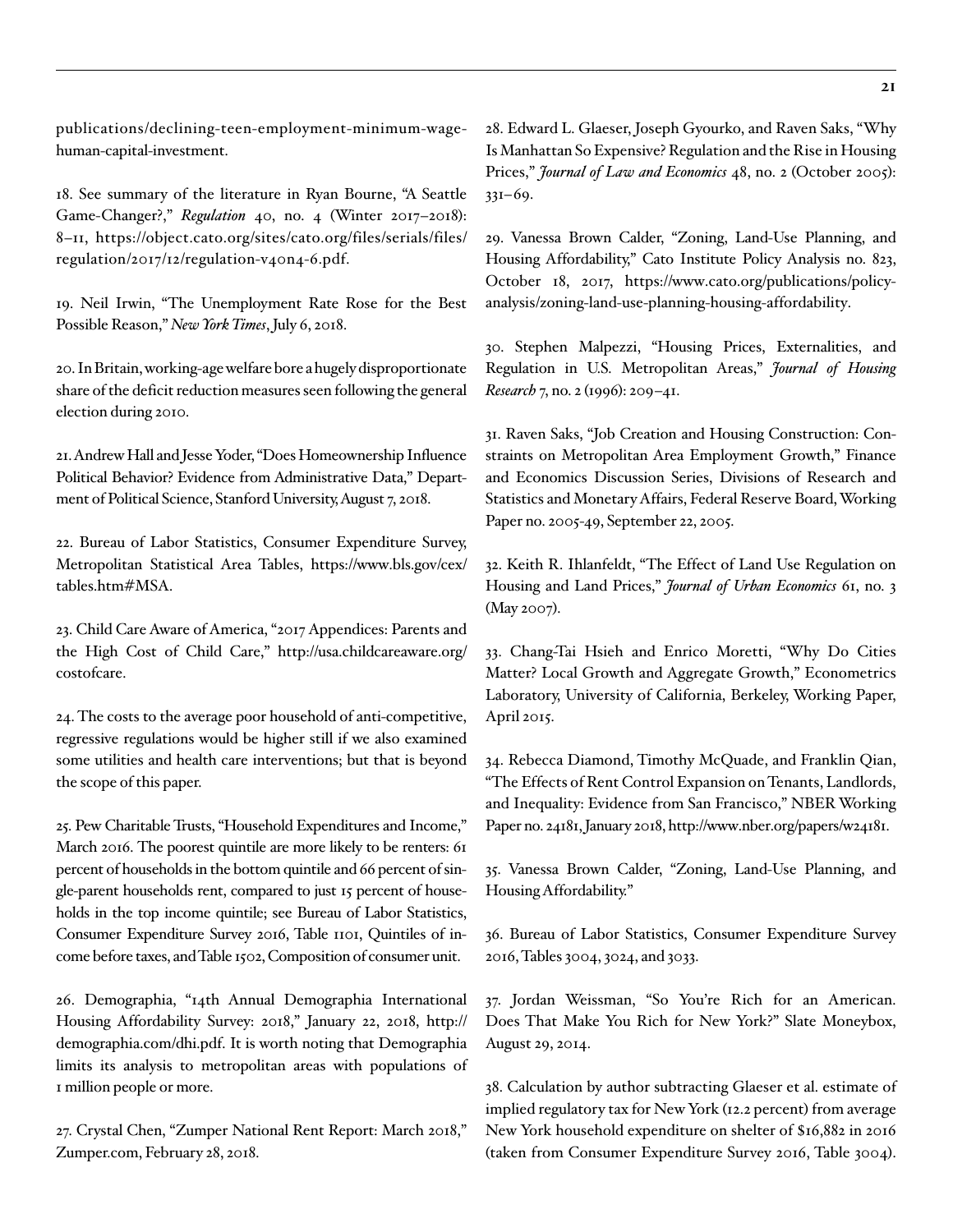This implies regulation raises average household expenditure by \$1,836 per year. Given those in the poorest quintile, on average, spend 57 percent of average household expenditure on shelter across the whole of the United States (Consumer Expenditure Survey 2016, Table 1101), this suggests these households pay \$1,044 more for shelter than they would if the regulatory tax was zero.

39. Child Care Aware of America, "2017 Appendices: Parents and the High Cost of Child Care," Appendix I: 2016 Average Annual Cost of Full-Time Center-Based Child Care by State, <http://usa.childcareaware.org/costofcare>.

40. Child Care Aware of America, "2017 Appendices: Parents and the High Cost of Child Care," Appendix III: 2016 Ranking of Least-Affordable Center-Based Infant Care, <http://usa.childcareaware.org/costofcare>.

41. Dawn Lee, "State Child Care Assistance Programs," Single Mother Guide, January 10, 2018, [https://singlemotherguide.com/](https://singlemotherguide.com/state-child-care-assistance/) [state-child-care-assistance/](https://singlemotherguide.com/state-child-care-assistance/).

42. OECD, *Society at a Glance 2016: OECD Social Indicators* (Paris: OECD Publishing, 2016), Figure 1.14. Childcare costs are around 15% of net family income across the OECD. Out-of-pocket childcare costs for a single parent: full-time care at a typical childcare center, [http://dx.doi.org/10.1787/9789264261488-en](https://www.oecd-ilibrary.org/social-issues-migration-health/society-at-a-glance-2016_9789264261488-en).

43. Rachel Connelly and Jean Kimmel, "The Effect of Child Care Costs on the Employment and Welfare Recipiency of Single Mothers," *Southern Economic Journal* 69, no. 3 (January 2003): 498– 519, [https://www.jstor.org/stable/1061691?seq=1#page\\_scan\\_tab\\_](https://www.jstor.org/stable/1061691?seq=1#page_scan_tab_contents) [contents](https://www.jstor.org/stable/1061691?seq=1#page_scan_tab_contents).

44. Allison Linn, "Opt Out or Left Out? The Economics of Stayat-Home Moms," NBC News, May 12, 2013.

45. Lynda Laughlin, "Who's Minding the Kids? Childcare Arrangements: Spring 2011." U.S. Census Bureau Current Population Reports no. P70-135, April 2013. Among children with employed mothers, those living below the poverty line were more than twice as likely to be cared for by an unlicensed relative (20.7 percent vs. 9 percent).

46. Author's calculations based on data from U.S. Bureau of Labor Statistics, "Women in the Labor Force: A Databook," BLS Report no. 1071, November 2017, [https://www.bls.gov/](https://www.bls.gov/opub/reports/womens-databook/2017/pdf/home.pdf) [opub/reports/womens-databook/2017/pdf/home.pdf](https://www.bls.gov/opub/reports/womens-databook/2017/pdf/home.pdf).

47. Ryan Bourne and Len Shackleton, "Getting the State out of Preschool and Childcare," Institute of Economic Affairs, February 6, 2017, [https://iea.org.uk/publications/getting-the](https://iea.org.uk/publications/getting-the-state-out-of-pre-school-childcare)[state-out-of-pre-school-childcare](https://iea.org.uk/publications/getting-the-state-out-of-pre-school-childcare)/.

48. Diana Thomas and Devon Gorry, "Regulation and the Cost of Child Care," Mercatus Center Working Paper, August 17, 2015.

49. Randal Heeb and M. Rebecca Kilburn, "The Effects of State Regulations on Childcare Prices and Choices," RAND Labor and Population Working Paper no. WR-137-NICHD, January 2004, [https://www.rand.org/content/dam/rand/pubs/working\\_](https://www.rand.org/content/dam/rand/pubs/working_papers/2004/RAND_WR137.pdf) [papers/2004/RAND\\_WR137.pdf.](https://www.rand.org/content/dam/rand/pubs/working_papers/2004/RAND_WR137.pdf)

50. V. Joseph Hotz and Mo Xiao, "The Impact of Regulations on the Supply and Quality of Care in Child Care Markets" *American Economic Review* 101, no. 5 (August 2011): 1775–1805.

51. Nicholas Clairmont, "D.C.'s Misguided Attempt to Regulate Daycare," *Atlantic*, July 11, 2017.

52. Martin Austermuhle, "D.C. Delays New Degree Requirements for Childcare Workers," WAMU, November 17, 2017.

53. Author's calculation applying Thomas and Gorry's lower bound estimate of price fall from loosening staff-child ratios by one across the board (9 percent) to the average annual cost of the most expensive care in the country (D.C. at \$23,089 per year) and the cheapest (Mississippi at \$5,178). This implies prices would fall by around \$2,078 in DC and \$466 in Mississippi, assuming a linear relationship.

54. Ryan Bourne and Len Shackleton, "Getting the State out of Preschool and Childcare."

55. Though not analyzed here, it is likely that the cost of childcare is also pushed up by other, broader government policies which have damaging economic consequences. Zoning and land-use ordinances quite often prohibit new facilities in residential areas, and home daycare has to comply with requirements on lot size, parking, and architectural regulations. Barriers to immigration from poorer countries also restrict the supply of lower-cost child-care workers.

56. Chris Edwards, "Milk Madness," Cato Institute Tax and Budget Bulletin no. 47, July 2007, [https://www.cato.org/publications/](https://www.cato.org/publications/tax-budget-bulletin/milk-madness) [tax-budget-bulletin/milk-madness](https://www.cato.org/publications/tax-budget-bulletin/milk-madness).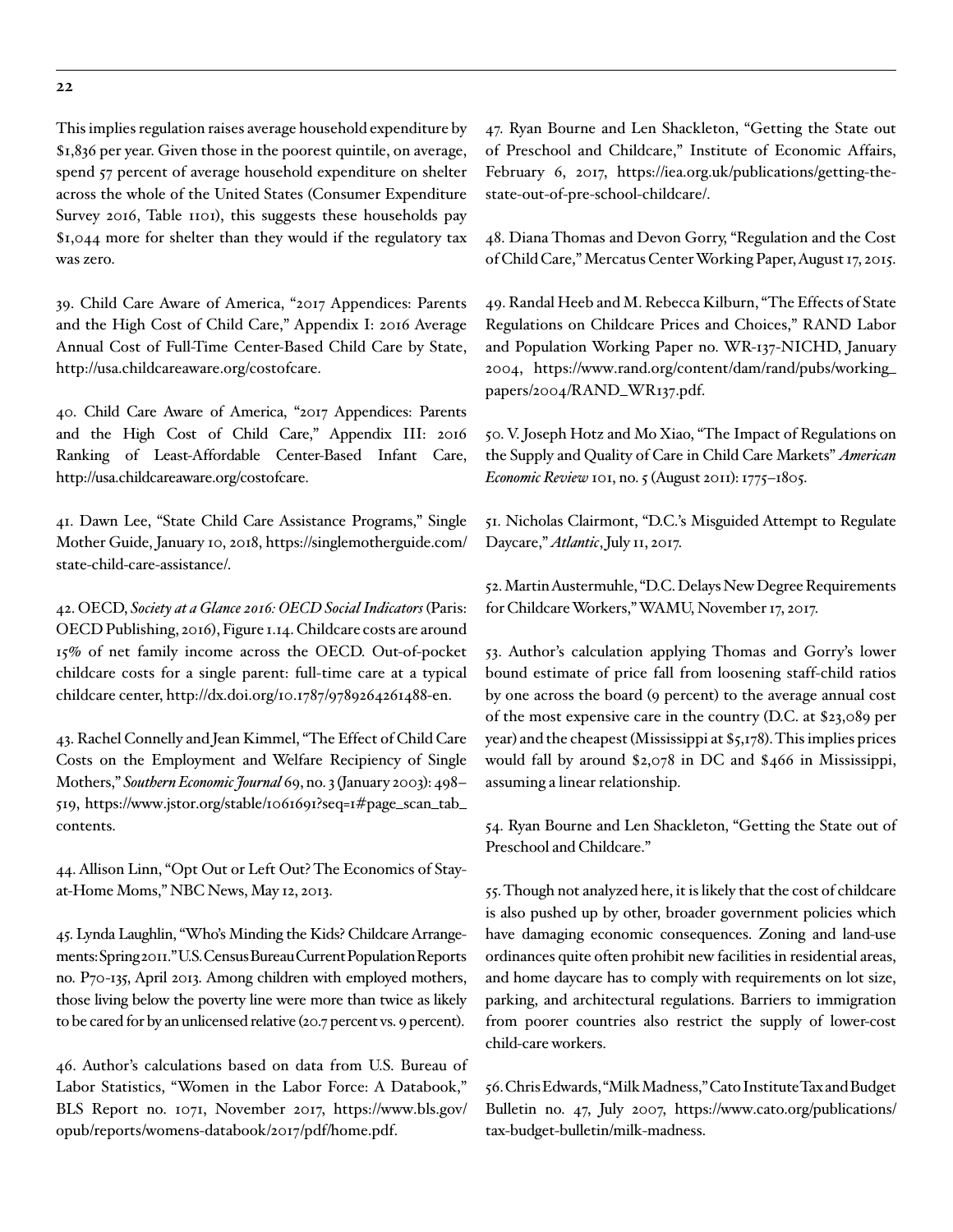57. Owen Townsend, Kenneth Burdine, and Tyler Mark, "The History and Class Pricing of Federal Milk-Marketing Orders," University of Kentucky Department of Agricultural Economics, Agricultural Economics Extension Series Number: 2017-13, [https://](https://www.uky.edu/Ag/AgEcon/pubs/extfedmilkord06.pdf.) [www.uky.edu/Ag/AgEcon/pubs/extfedmilkord06.pdf.](https://www.uky.edu/Ag/AgEcon/pubs/extfedmilkord06.pdf.)

58. Hayley Chouinard et al., "Milk Marketing Order Winners and Losers," *Applied Economic Perspectives and Policy* 32, no. 1 (March 2010): 59–76.

59. The averaged data are calculated by Chouinard et al., "Milk Marketing Order Winners and Losers."

60. Bureau of Labor Statistics, Consumer Expenditure Survey 2016, Table 1101, Quintiles of income before taxes.

61. Bureau of Labor Statistics, Consumer Expenditure Survey 2016, Table 1502, Composition of consumer unit: Annual expenditure means, shares, standard errors, and coefficients of variation.

62. Calculated by author. Based on a regulatory cost of \$44 for a white household earning \$10,000 and \$38 for a household earning \$20,000, a straight-line extrapolation suggests the cost to a household with average income for the quintile (\$11,363) would be \$43. Assuming this cost holds for all nonblack households, and that the burden is one-third of this for black households, one can use the proportion of black to nonblack households in the bottom quintile (20:80) to calculate the overall average regulatory burden for the quintile  $(80\% \times $43 + 20\% \times $14) = $37.51$ . Given that we know the ratio of spending by the average single-parent household to the average household in the poorest quintile on dairy is 1.43, the average regulatory cost for single-parent households can be estimated \$37.51 x 1.43 = \$54.31.

63. Colin Grabow, "Candy-Coated Cartel: Time to Kill the U.S. Sugar Program," Cato Institute Policy Analysis no. 837, April 10, 2018, [https://www.cato.org/publications/policy-analysis/candy](https://www.cato.org/publications/policy-analysis/candy-coated-cartel-time-kill-us-sugar-program)[coated-cartel-time-kill-us-sugar-program](https://www.cato.org/publications/policy-analysis/candy-coated-cartel-time-kill-us-sugar-program).

64. U.S. Department of Agriculture Economic Research Service, "Sugar and Sweeteners," [https://www.ers.usda.gov/topics/crops/](https://www.ers.usda.gov/topics/crops/sugar-sweeteners/) [sugar-sweeteners/.](https://www.ers.usda.gov/topics/crops/sugar-sweeteners/)

65. Michael K. Wohlgenant, "Sweets for the Sweet: The Costly Benefits of the U.S. Sugar Program," American Enterprise Institute, July 12, 2011.

66. John C. Beghin and Amani Elobeid, "Analysis of the US

Sugar Program," Agricultural Policy in Disarray: Reforming The Farm Bill, American Enterprise Institute, November 2017, <http://www.aei.org/publication/analysis-of-the-us-sugar-program/>.

67. This number is calculated by dividing the \$2.8 billion and \$4.7 billion range of consumer cost by 129.55 million household units, as per Table 1101 of the Consumer Expenditure Survey.

68. Elyse S. Powell, Lindsey P. Smith-Taillie, and Barry M. Popkin, "Added Sugars Intake across the Distribution of US Children and Adult Consumers: 1977–2012," *Journal of the Academy of Nutrition and Dietetics* 116, no. 10 (October 2016): 1543–50.

69. Congressional Budget Office, "The Impact of Ethanol Use on Food Prices and Greenhouse-Gas Emissions," April 2009, <https://www.cbo.gov/publication/41173>, pp. 8–10.

70. Richard K. Perrin, "Ethanol and Food Prices—Preliminary Assessment," *Faculty Publications: Agricultural Economics* 49, University of Nebraska–Lincoln, May 9, 2008.

71. Congressional Budget Office, "The Renewable Fuel Standard: Issues for 2014 and Beyond," June 2014, [https://www.cbo.gov/](https://www.cbo.gov/publication/41173) [publication/45477.](https://www.cbo.gov/publication/41173)

72. Calculations by author based on food expenditure data from Table 1101, Quintiles of income before taxes, and Table 1502, Composition of consumer unit, from Consumer Expenditure Survey.

73. Bureau of Labor Statistics, Consumer Expenditure Survey 2016, Table 1101, Quintiles of income before taxes.

74. U.S. Census Bureau, 2012–2016 American Community Survey 5-Year Estimates, DP04 Selected Housing Characteristics.

75. Daniel C. Vock, "More Poorer Residents Are Driving Cars, Presenting New Issues for Transit Agencies," Governing.com, April 9, 2018, [http://www.governing.com/topics/transportation](http://www.governing.com/topics/transportation-infrastructure/gov-car-ownership-poverty.html)[infrastructure/gov-car-ownership-poverty.html](http://www.governing.com/topics/transportation-infrastructure/gov-car-ownership-poverty.html).

76. Lisa M. Brabo et al., "Driving Out of Poverty in Private Automobiles," *Journal of Poverty* 7, no. 1-2 (2003): 183–96, https://www.researchgate.net/publication/239804081\_Driving\_ Out\_of\_Poverty\_in\_Private\_Automobiles.

77. For a summary of recent research, see Peter Van Doren, "Regulation without Results," *U.S. News and World Report*, March 27, 2017.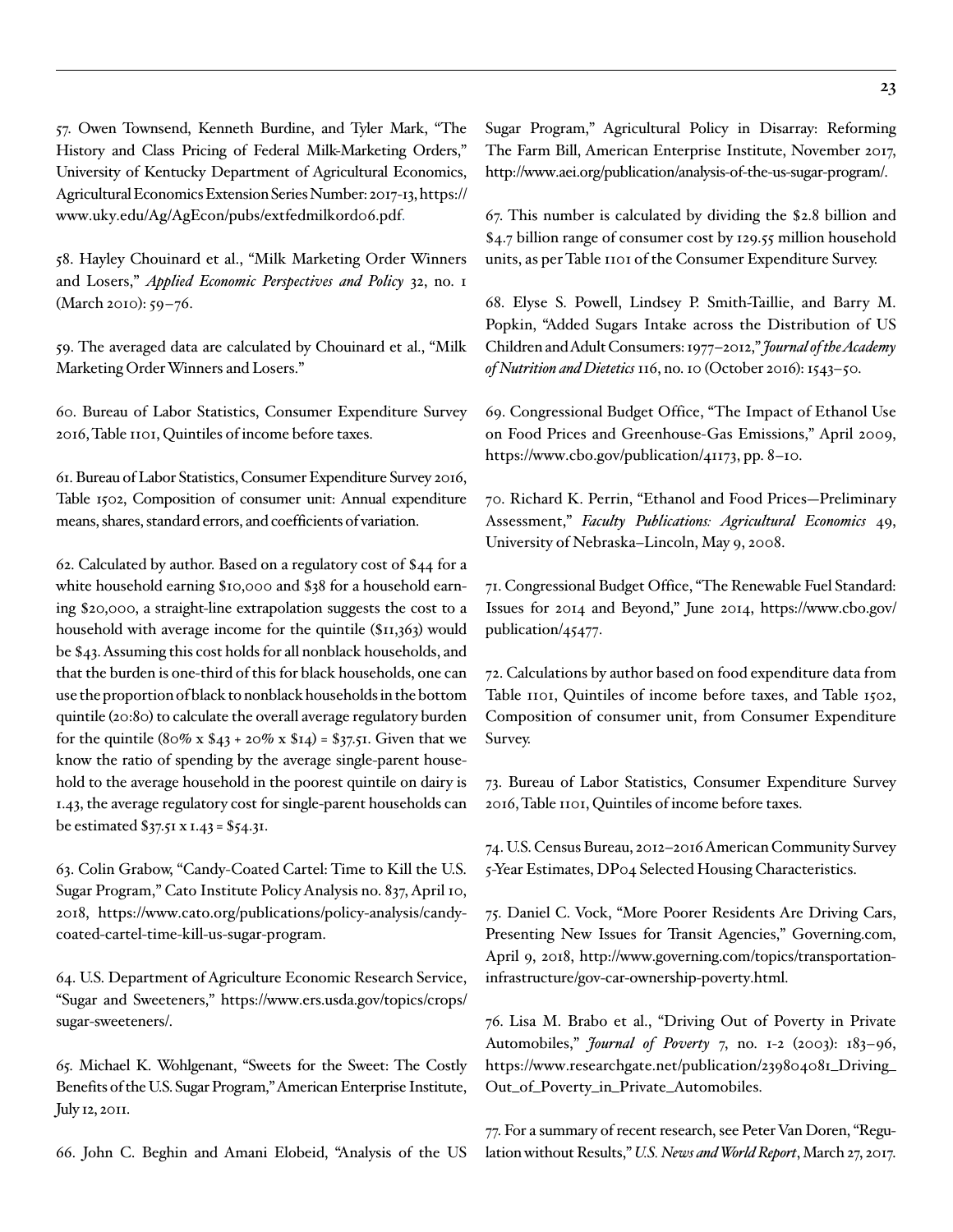**24**

78. Timothy Puko, Mike Spector, and Chester Dawson, "EPA Will Ease Vehicle-Emissions Standards," *Wall Street Journal*, April 2, 2018.

79. Timothy Puko, "Trump Administration May Eliminate Increases in Fuel-Economy Standards," *Wall Street Journal*, April 27, 2018.

80. For a full exposition of this argument, read Arik Levinson, "Energy Efficiency Standards Are More Regressive Than Energy Taxes: Theory and Evidence," May 8, 2018, [http://](http://faculty.georgetown.edu/aml6/pdfs&zips/RegressiveMandates.pdf) [faculty.georgetown.edu/aml6/pdfs&zips/RegressiveMandates.](http://faculty.georgetown.edu/aml6/pdfs&zips/RegressiveMandates.pdf) [pdf.](http://faculty.georgetown.edu/aml6/pdfs&zips/RegressiveMandates.pdf) Empirical evidence at Lucas W. Davis and Christopher R. Knittel, "Are Fuel Economy Standards Regressive?" NBER Working Paper no. 22925, December 2016, [http://www.nber.](http://www.nber.org/papers/w22925) [org/papers/w22925](http://www.nber.org/papers/w22925) and Mark R. Jacobsen, "Evaluating US Fuel Economy Standards in a Model with Producer and Household Heterogeneity," *American Economic Journal* 5, no. 2 (May 2013): 148–87, [https://www.aeaweb.org/articles?id=10.1257/pol.5.2.148.](https://www.aeaweb.org/articles?id=10.1257/pol.5.2.148)

81. Davis and Knittel, "Are Fuel Economy Standards Regressive?"

82. Adjusted by Consumer Price Index for All Urban Consumers: All Items. Federal Reserve Economic Data, Federal Reserve Bank of St. Louis,<https://fred.stlouisfed.org/series/CPIAUCSL>.

83. Mark R. Jacobsen, "Evaluating US Fuel Economy Standards in a Model with Producer and Household Heterogeneity."

84. Calculations averaging standards in 2011, 2018, and 2025, assuming two-thirds of vehicles are ordinary cars and one-third light trucks. This would see average miles-per-gallon standards increase from 28.3 in 2011 to 38.3 in 2018, and then further to 50 by 2025.

85. David L. Greene, "Short-Run Pricing Strategies to Increase Corporate Average Fuel Economy," *Economic Inquiry* 29, no. 1 (January 1991): 101–14. Paper shows for every one-mile-per-gallon increase in vehicle fuel economy, the average per-vehicle cost would be within the range of \$100 to \$200 in constant 1985-dollar terms, adjusted to 2018 prices. For a more detailed review of the literature see Thomas Klier and Joshua Linn, "Corporate Average Fuel Economy Standards and the Market for New Vehicles," *Annual Review of Resource Economics* 3, no. 1 (October 2011): 445–62.

86. Rob Looker, "Average New- and Used-Car Prices, and the Advantages of Flexible Financing," RoadLoans.com, March 1, 2018, [https://roadloans.com/blog/average-car-price.](https://roadloans.com/blog/average-car-price)

87. Net outlay on vehicle purchases averages \$1,331 per year for the average household in the poorest quintile in 2016.

88. Mark R. Jacobsen and Arthur A. van Bentham, "Vehicle Scrappage and Gasoline Policy," NBER Working Paper no. 19055, May 2013, [http://www.nber.org/papers/w19055.](http://www.nber.org/papers/w19055)

89. David Austin and Terry Dinan, "Clearing the Air: The Costs and Consequences of Higher CAFE Standards and Increased Gasoline Taxes," *Journal of Environmental Economics and Management* 50, no. 3 (November 2005): 562–82, [https://www.](https://www.sciencedirect.com/science/article/pii/S0095069605000550) [sciencedirect.com/science/article/pii/S0095069605000550.](https://www.sciencedirect.com/science/article/pii/S0095069605000550)

90. Julian Morris, "The Effect of Corporate Average Fuel Economy Standards on Consumers," Reason Foundation Policy Brief, April 1, 2018, [https://reason.org/policy-brief/the-effect-of](https://reason.org/policy-brief/the-effect-of-corporate-average-fuel-economy-standards-on-consumers/)[corporate-average-fuel-economy-standards-on-consumers/](https://reason.org/policy-brief/the-effect-of-corporate-average-fuel-economy-standards-on-consumers/).

91. For a more comprehensive examination of these issues, see Francine Lafontaine and Fiona Scott Morton, "State Franchise Laws, Dealer Terminations, and the Auto Crisis," *Journal of Economic Perspectives* 24, no. 3 (Summer 2010): 233–50, [http://faculty.som.yale.edu/FionaScottMorton/](http://faculty.som.yale.edu/FionaScottMorton/documents/StateFranchiseLawsDealerTerminationsandtheAutoCrisis.pdf) [documents/StateFranchiseLawsDealerTerminationsandthe](http://faculty.som.yale.edu/FionaScottMorton/documents/StateFranchiseLawsDealerTerminationsandtheAutoCrisis.pdf) [AutoCrisis.pdf](http://faculty.som.yale.edu/FionaScottMorton/documents/StateFranchiseLawsDealerTerminationsandtheAutoCrisis.pdf).

92. Richard L. Smith II, "Franchise Regulation: An Economic Analysis of State Restrictions on Automobile Distribution," *Journal of Law and Economics* 25, no. 1 (April 1982): 150.

93. Robert P. Rogers, "The Effect of State Entry Regulation on Retail Automobile Markets," Bureau of Economics Staff Report to the Federal Trade Commission, January 1986.

94. Mark Cooper, "A Roadblock on the Information Superhighway: Anticompetitive Restrictions on Automotive Markets," Consumer Federation of America, February 2001, <https://consumerfed.org/pdfs/internetautosales.pdf>.

95. Brian Shaffer, "An Assessment of Franchise Laws and Internet Auto Sales," National Automobile Dealers Association Public Affairs, August 2001.

96. See, for example, Frank Mathewson and Ralph Winter, "The Economic Effects of Automobile Dealer Regulation," *Annales d'Économie et de Statistique*, no. 15/16 (July–December 1989): 409–26, [http://www.jstor.org/stable/20075766;](http://www.jstor.org/stable/20075766) and Gerald Bodisch, "Economic Effects of State Bans on Direct Manufacturer Sales to Car Buyers," U.S. Department of Justice Economic Analysis Group, May 2009, [http://www.justice.gov/atr/economic-effects](http://www.justice.gov/atr/economic-effects-state-bans-direct-manufacturer-sales-car-buyers)[state-bans-direct-manufacturer-sales-car-buyers.](http://www.justice.gov/atr/economic-effects-state-bans-direct-manufacturer-sales-car-buyers)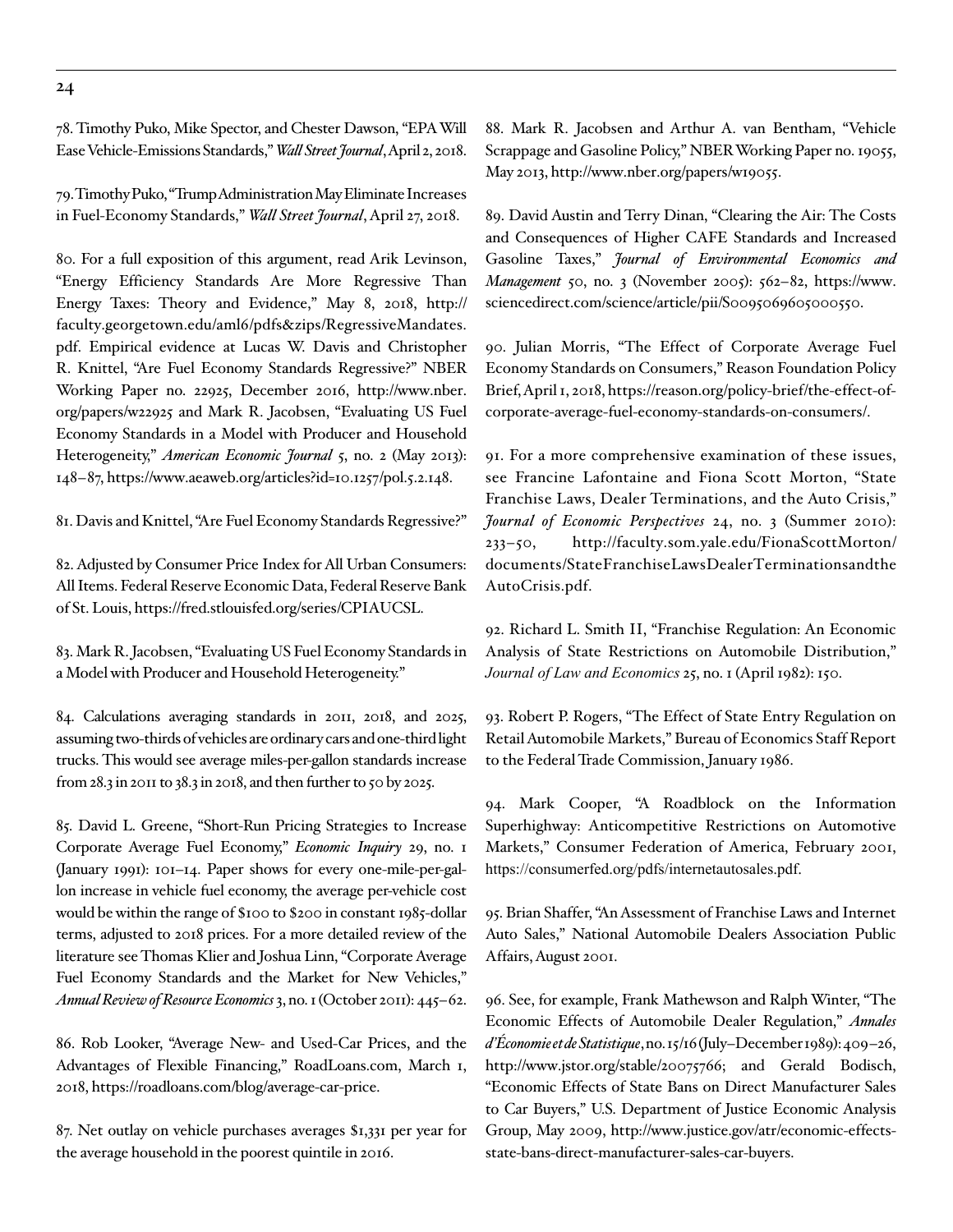97. Assumes new vehicle prices are increased by 6 percent and used car prices by 4 percent as a result of the regulations. Average spending on new cars and trucks is \$462 and \$843 on used for those in the lowest quintile. This implies the cost of the regulations for the average household in the poorest quintile is \$27.72 and \$33.72 on new and used vehicles, respectively, summing to \$61.44; for the average single-parent household these figures are \$55.74 and \$84.60, summing to \$140.34.

98. Bureau of Labor Statistics, Consumer Expenditure Survey 2016, Table 1101, Quintiles of income before taxes.

99. Bureau of Labor Statistics, Consumer Expenditure Survey 2016, Table 1502, Composition of consumer unit.

100. U.S. International Trade Commission, "Interactive Tariff and Trade DataWeb," at http://dataweb.usitc.gov. Data for imports for consumption, and effective rates calculated using "customs value" and "calculated duties" for 2017.

101. See, for example, Daniel Ikenson, "Threadbare Excuses: The Textile Industry's Campaign to Preserve Import Restraints," Cato Institute Trade Policy Analysis no. 25, October 15, 2003, [https://](https://www.cato.org/publications/trade-policy-analysis/threadbare-excuses-textile-industrys-campaign-preserve-import-restraints) [www.cato.org/publications/trade-policy-analysis/threadbare](https://www.cato.org/publications/trade-policy-analysis/threadbare-excuses-textile-industrys-campaign-preserve-import-restraints)[excuses-textile-industrys-campaign-preserve-import-restraints;](https://www.cato.org/publications/trade-policy-analysis/threadbare-excuses-textile-industrys-campaign-preserve-import-restraints) and Ikenson, "Cutting the Cord: Textile Trade Policy Needs Tough Love," Cato Institute Free Trade Bulletin no. 15, July 23, 2013, [https://www.cato.org/publications/free-trade-bulletin/](https://www.cato.org/publications/free-trade-bulletin/cutting-cord-textile-trade-policy-needs-tough-love) [cutting-cord-textile-trade-policy-needs-tough-love.](https://www.cato.org/publications/free-trade-bulletin/cutting-cord-textile-trade-policy-needs-tough-love)

102. Jason Furman, Katheryn Russ, and Jay Shambaugh, "U.S. Tariffs Are an Arbitrary and Regressive Tax," Vox.com, CEPR's Policy Portal, January 12 2017, https://voxeu.org/article/us-tariffsare-arbitrary-and-regressive-tax. See in particular Technical Appendix to the CEX-HS Crosswalk and Matched Effective Tariffs.

103. Federal Reserve Economic Data, Federal Reserve Bank of St. Louis, All Employees: Nondurable Goods: Textile Mills, <https://fred.stlouisfed.org/series/CEU3231300001>.

104. Daniel Ikenson, "Washington's Coddling of U.S. Textile Industry Is Hurting Shoppers," *Forbes*, July 23, 2013.

105. Edward Gresser, "Toughest on the Poor: America's Flawed Tariff System," *Foreign Affairs*, November/December 2002.

106. The average single-parent household spends \$1,402 on apparel and \$512 on footwear per year. Assuming the import propensities for the population as a whole apply to single-parent households, this would mean \$1,274 of apparel spending and \$494 of footwear spending is on imported goods. Taking average effective tariff rates for apparel and footwear for this spending (13.7 and 11.3 percent) implies a direct cost of protectionism of \$204 per year.

107. Jason Furman, Katheryn Russ, and Jay Shambaugh, "U.S. Tariffs Are an Arbitrary and Regressive Tax."

108. National Conference of State Legislatures, "The National Occupational Licensing Database"; Morris M. Kleiner, "Reforming Occupational Licensing Policies," Brookings Institution Discussion Paper No. 2015-01, March 2015; and Maury Gittleman, Mark Klee, and Morris Kleiner, "Analyzing the Labor Market Outcomes of Occupational Licensing," *Industrial Relations* 57, no.1: 57-100.

109. Maury Gittleman, Mark Klee, and Morris Kleiner, "Analyzing the Labor Market Outcomes of Occupational Licensing."

110. Morris M. Kleiner et al., "Relaxing Occupational Licensing Requirements: Analyzing Wages and Prices for a Medical Service," NBER Working Paper no. 19906, February 2014.

111. Brandon Pizzola and Alex Tarrabok, "Occupational Licensing Causes a Wage Premium: Evidence from a Natural Experiment in Colorado's Funeral Services Industry," *International Review of Law and Economics* 50, issue C, 50–59, 2017.

112. Nellie J. Liang and Jonathan D. Ogur, "Restrictions on Dental Auxiliaries: An Economic Policy Analysis," Federal Trade Commission, 1987; and Deborah Haas-Wilson, "The Effect of Commercial Practice Restrictions: The Case of Optometry," *Journal of Law & Economics* 29, no. 1 (1986): 165–86.

113. Morris Kleiner, Alan B. Krueger, and Alex Mas, "A Proposal to Encourage States to Rationalize Occupational Licensing Practices," A Proposal to the Brookings Institution Hamilton Project, April 2011,<https://www.hhh.umn.edu/file/9441/download>.

114. Salim Furth, "Costly Mistakes: How Bad Policies Raise the Cost of Living," Backgrounder No. 3081, Heritage Foundation, November 23 2015.

115. Author's calculations based on the average cost of licensure per household estimates from Kleiner et al. and Furth and adjusting for spending levels of the poor and single parents using data from the Consumer Expenditure Survey, Tables 1101 and 1502.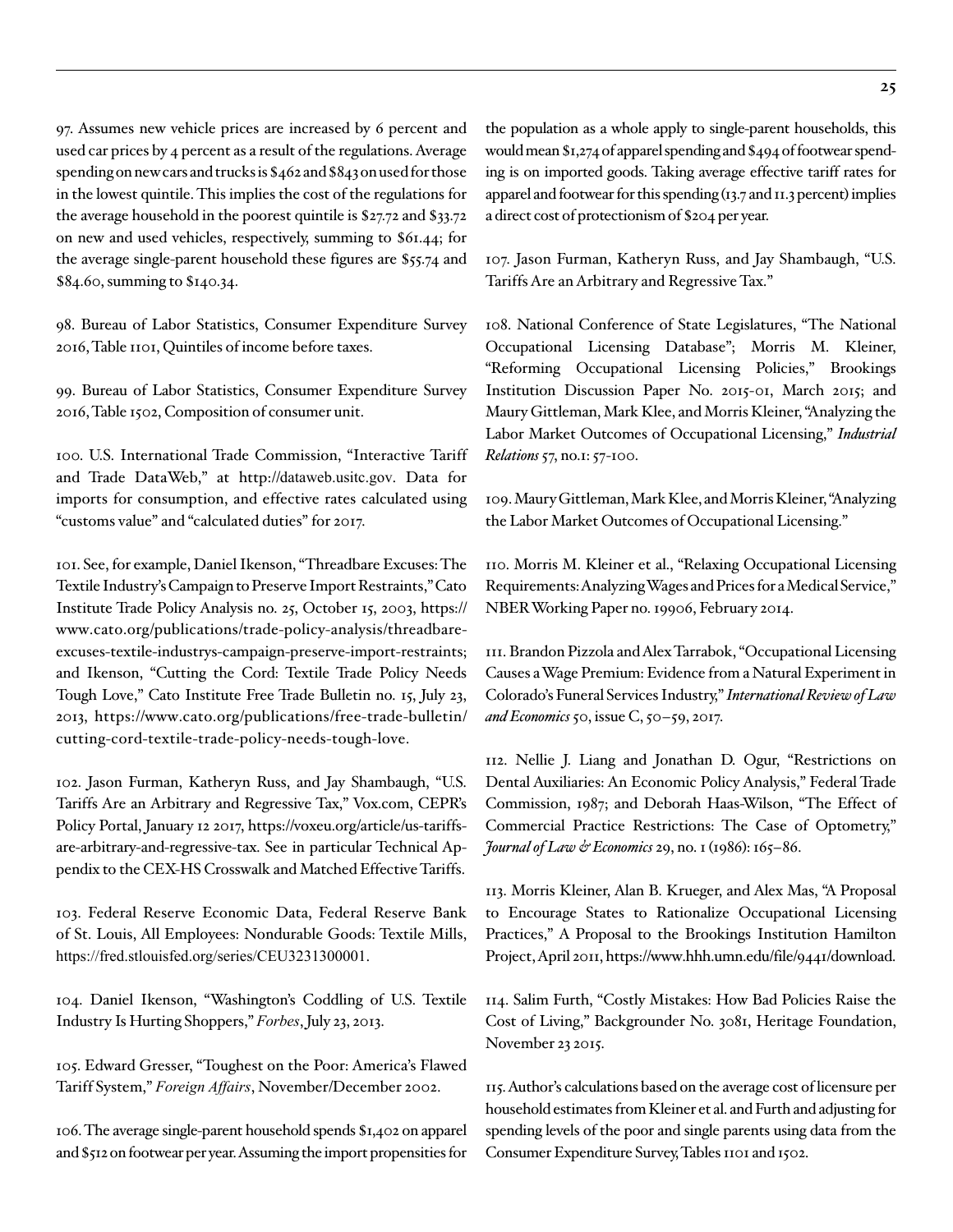116. Author's calculations using estimates outlined in Table 4. The lower estimate assumes \$0 regulatory cost for housing and childcare and the lower end of the range presented for the cost of occupational licensure. The higher estimate assumes a \$1,044 cost of housing regulation; a \$1,350 cost of child-care regulation (using calculations for New York State from Child Care Aware of America); and the top end of the occupational licensure cost range.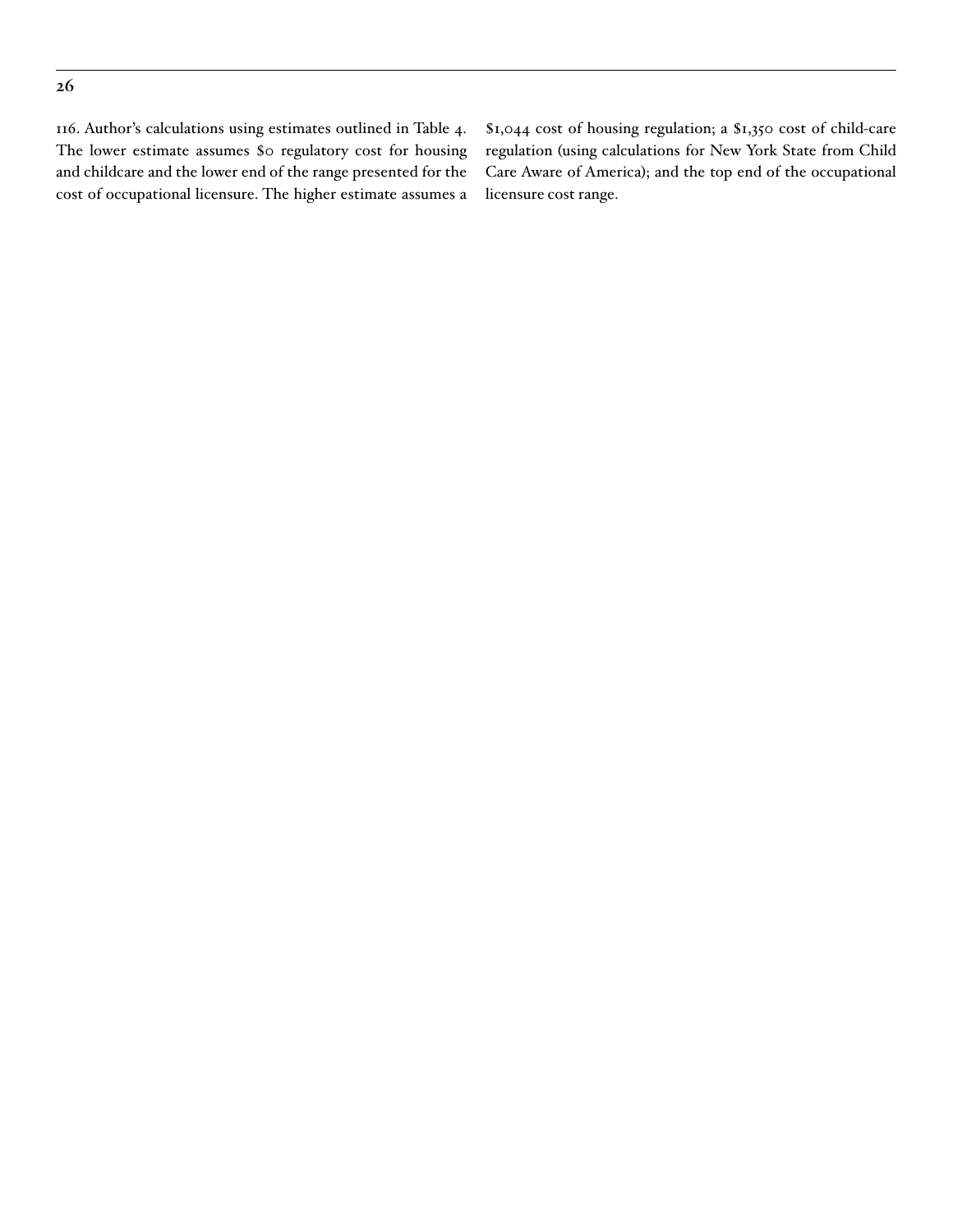# RELATED PUBLICATIONS FROM THE CATO INSTITUTE

**The Effect of Zoning on Housing Prices** by Ross Kendall and Peter Tulip, Cato Institute Research Briefs in Economic Policy no. 124, August 1, 2018

**Reassessing the Facts about Inequality, Poverty, and Redistribution** by John F. Early, Cato Institute Policy Analysis no. 839, April 24, 2018

**Candy-Coated Cartel: Time to Kill the U.S. Sugar Program** by Colin Grabow, Cato Institute Policy Analysis no. 837, April 10, 2018

**Is Occupational Licensing a Barrier to Interstate Migration?** by Janna E. Johnson and Morris M. Kleiner, Cato Institute Research Briefs in Economic Policy no. 106, March 28, 2018

**Consumption and Income Inequality in the United States since the 1960s** by Bruce Meyer and James Sullivan, Cato Institute Research Briefs in Economic Policy no. 102, February 28, 2018

**People vs. Machines: The Impact of Minimum Wages on Automatable Jobs** by Grace Lordan and David Neumark, Cato Institute Research Briefs in Economic Policy no. 96, January 17, 2018

**The Undertaker's License** by Brandon Pizzola and Alexander Tabarrok, Cato Institute Research Briefs in Economic Policy no. 91, December 6, 2017

**Zoning, Land-Use Planning, and Housing Affordability** by Vanessa Brown Calder, Cato Institute Policy Analysis no. 823, October 18, 2017

**Doomed to Repeat It: The Long History of America's Protectionist Failures** by Scott Lincicome, Cato Institute Policy Analysis no. 819, August 22, 2017

**The New Feudalism: Why States Must Repeal Growth-Management Laws** by Randal O'Toole, Cato Institute Policy Analysis no. 802, October 18, 2016

**Five Myths about Economic Inequality in America** by Michael D. Tanner, Cato Institute Policy Analysis no. 797, September 7, 2016

**Why Has Regional Income Convergence in the U.S. Declined?** by Peter Ganong and Daniel Shoag, Cato Institute Research Briefs in Economic Policy no. 57, August 3, 2016

**Do Consumers Recognize the Value of Fuel Economy?** by James M. Sallee, Sarah West, and Wei Fan, Cato Institute Research Briefs in Economic Policy no. 38, November 11, 2015

**Low-Hanging Fruit Guarded by Dragons: Reforming Regressive Regulation to Boost U.S. Economic Growth** by Brink Lindsey, Cato Institute White Paper, June 22, 2015